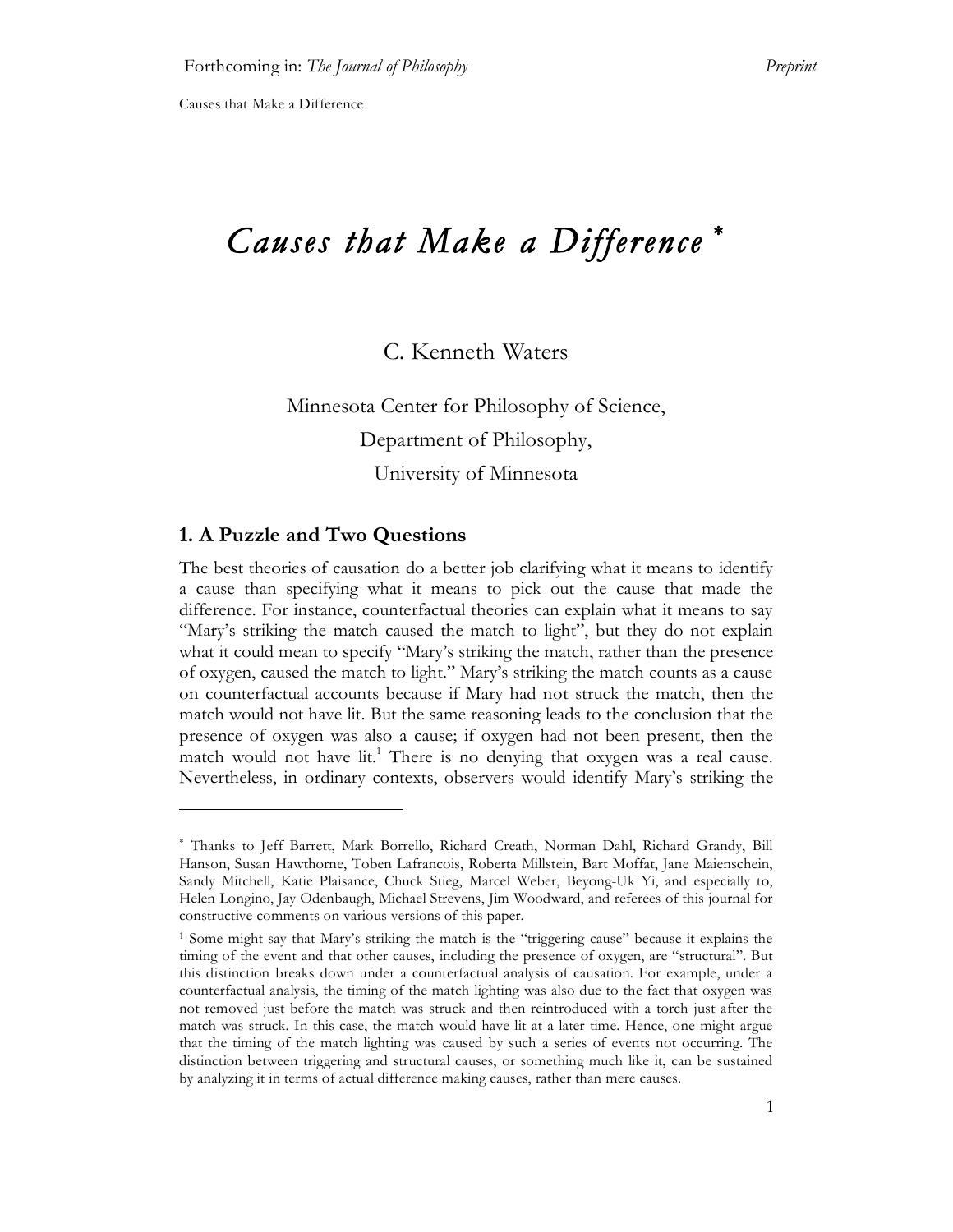match, and not the presence of oxygen, as the factor that made the difference. And in an important sense they would be right. The puzzle is, in what sense?

There is a distinction to be drawn between identifying the causes of an actual phenomenon, such as the presence of oxygen, and picking out the cause that actually made the difference, such as Mary's striking the match. This distinction is elusive, and it is tempting to dismiss it as illusory. On this view, there is an ontological difference between causes and non-causes, but there is no ontological difference among causes. This was the position taken by Mill who argued that the capricious manner in which we select causes from conditions indicates that there is no scientific ground for a distinction. <sup>2</sup> Subsequent attempts to explain the selection of "the cause" from many causes (or from many "conditions") have generally centered on interest-laden factors that depend on the context of inquiry. For example, Hart and Honoré's say that the selection depends on principles that vary "both with the type of causal question at issue and the circumstances in which causal questions arise"<sup>3</sup>. As Mackie explained:

... since even the choice of a field is relative to a purpose or a point of view, and *since even apart from this what we recognize as a cause, rather than a mere condition, commonly depends on what we know – or what we knew first – or what is closely related to our interests, there is much to be said for Mill's refusal to distinguish 'philosophically speaking' between causes and conditions. As an analysis of ordinary language, this would be wrong; but from a theoretical point of view, as an account of causal processes themselves, it would be right."4*

Mackie's claim has not been seriously challenged. According to the received philosophical wisdom, the causes we select as "the cause" are the causes that are most relevant to whatever interests we happen to have. Selected causes do not share some ontological feature that non-selected causes lack. What selected causes share is our interest. And our interests, as Hart and Honoré's analysis of the contextual factors underlying the selection of causes reveals, vary from one epistemic context to the next. Ontologically speaking, causes are causes. This view suggests that seeking the one cause among many that actually made the difference would be a fool's errand. Although this is the dominant view in the philosophical literature, it is difficult to sustain when attention is turned to scientists' concrete efforts to identify which cause among a set of causes is actually making the difference.

Nowhere is the practice of picking out actual difference makers more real than in biologists' account of the role of DNA in the development and

<sup>2</sup> John Stuart Mill, *A System of Logic*, (New York, NY: Macmillan Press, 1950), p. 244.

<sup>3</sup> H. L. A. Hart and A. M. Honoré, *Causation in the Law* (Oxford: Clarendon Press, 1985), p. 31.

<sup>4</sup> J. L. Mackie, *The Cement of the Universe* (Oxford: Oxford University Press), p. 120.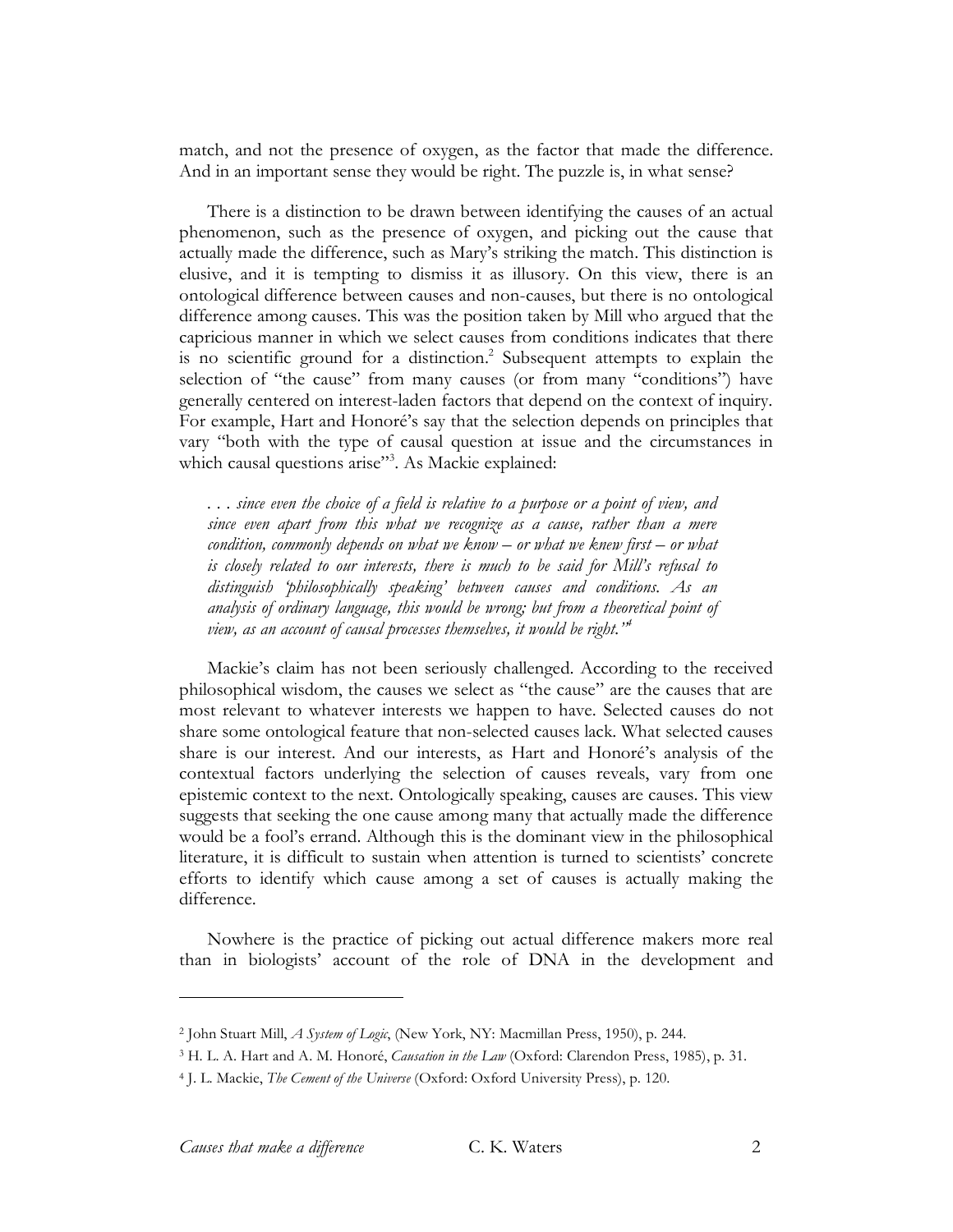functioning of cells and organisms. Biologists agree that DNA exercises its roles through the production of RNA and polypeptide molecules. Given the mechanisms of RNA and polypeptide syntheses, DNA is obviously a cause of linear sequences of nucleotides and amino acids comprising these molecules. But, just as obviously, DNA is only one of many causes. Although biologists and philosophers often talk as if DNA "produces" RNA and polypeptides, everyone knows that many different molecules and cellular structures play necessary roles in the *in vivo* syntheses of these important molecules. Even in the simplest case, the production of RNA molecules in prokaryotes, the syntheses causally depend on RNA polymerase. This has led some philosophers to argue for "parity" and against the "reductionistic bias" of biologists who center so much attention on the role of genes and DNA.<sup>5</sup> But perhaps biologists are right, perhaps there is an ontological feature that distinguishes DNA as the actual difference maker. Determining whether biologists are right requires solving the conceptual puzzle about the difference between what it means to be a cause and what it means to be a cause that actually makes a difference. The aim of this paper is to solve this conceptual puzzle and address two related questions about causal reasoning in biology.

The first question concerns arguments for causal parity in complex biological systems. These arguments typically start with the premise that the kind of element emphasized by scientists as the cause of a given process is actually *just* one of many causes of the process. Parity arguments then claim that picking out one cause, when in fact there are many, cannot be justified on ontological grounds because, after all, causes are causes. Some proponents of parity acknowledge that picking out one cause among many might be a useful short-term heuristic.<sup>6</sup> Others argue that it represents an unjustifiable bias that "privileges" false reductive accounts of complex processes over true holistic ones.<sup>7</sup> Either way, if the basic pattern of reasoning in parity arguments is sound, then picking out DNA as the actual difference making cause of the linear sequences of nucleotides in RNA and amino acids in polypeptides cannot be justified on ontological grounds. Biologists, however, have been quick to identify DNA (in most contexts) as the cause of these linear sequences. My first question about causal reasoning in biology is 'does the existence of multiple causes in the complex processes of biological development imply that there cannot be an ontological difference that justifies focusing attention on genes and DNA?'

<sup>5</sup> For a number of essays and references to essays arguing for "parity" see Susan Oyama, Paul E. Griffiths, and Russel D. Gray, eds., *Cycles of Contingency*, (Cambridge, MA: Bradford Books, MIT Press, 2001).

<sup>6</sup> For example, see Susan Oyama, *Evolution's Eye* (Durham, NC: Duke University Press, 2000).

<sup>7</sup> For example, see Lenny Moss, *What Genes Can't Do* (Cambridge, MA: Bradford Books, MIT Press, 2003) and Jason Scott Roberts, *Embryology, Epigenesis, and Evolution: Taking Development Seriously* (Cambridge, MA: Cambridge University Press, 2004).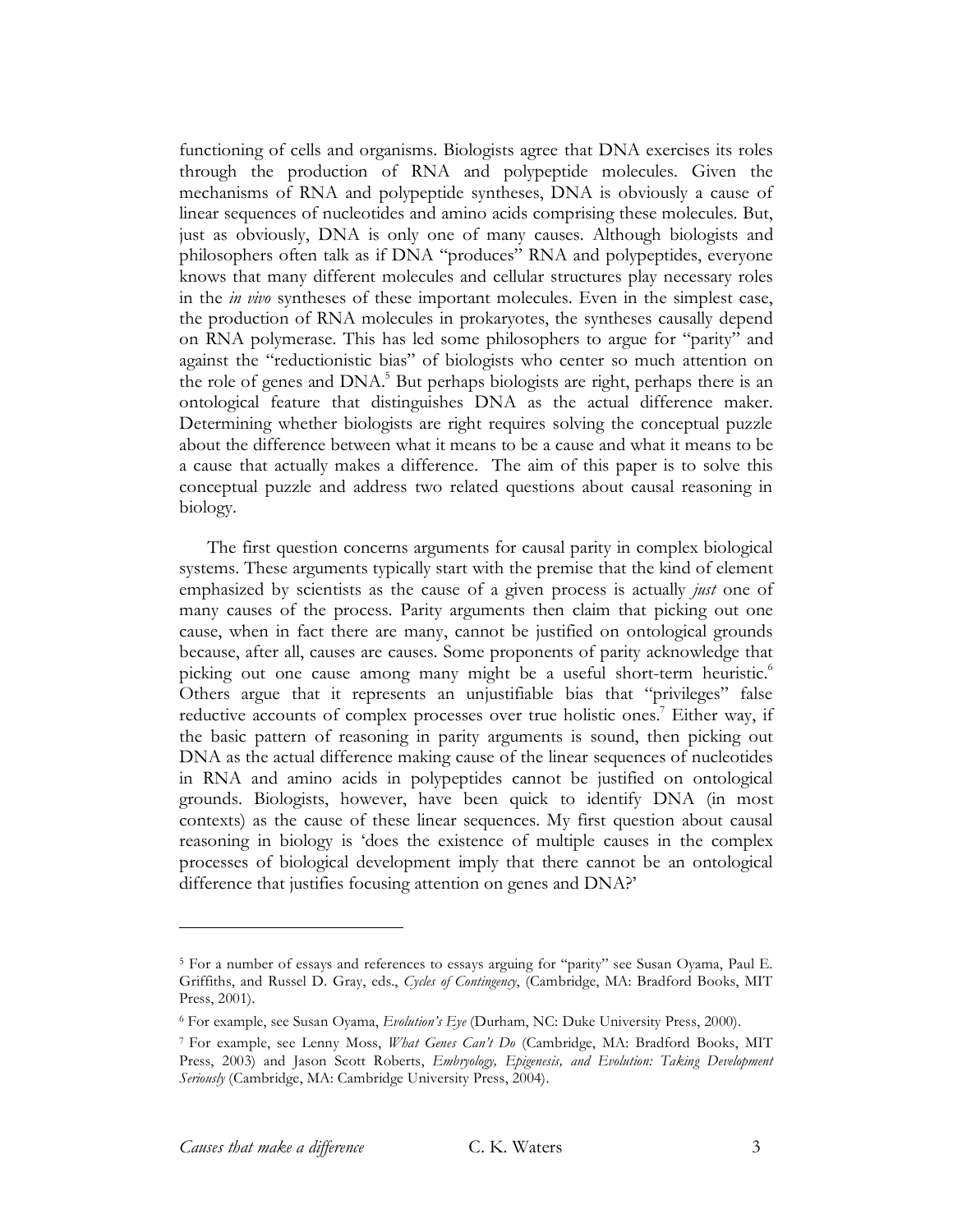The second question concerns how causal generalizations in biological sciences, such as molecular biology, differ from causal generalizations in many physical sciences. In physical sciences, investigators often prize causal generalizations that hold over as wide a range of conditions as possible. Indeed, many philosophers of science claim that physical scientists seek causal generalizations which hold over all possible conditions. There is an active debate concerning whether such universality is an appropriate ideal for physical sciences, but probably everyone, or at least nearly everyone, would concede that physical scientists are seldom satisfied with generalizations that do not hold under a wide variety of artificial and natural conditions and continuously seek generalizations with ever broader ranges of application. Biologists are also concerned about the range of conditions under which their causal generalizations hold. But in contrast to physicists, they seem *perfectly* satisfied with causal generalizations that are highly sensitive (that is, those which do not hold over a wide range of conditions). Why is the ideal of universality so much less important to biologists than to physical scientists? Have biologists set their sights too low as some philosophers contend? And if these philosophers are wrong (as almost every philosopher of biology claims), that is, if universality is not an appropriate ideal for biological sciences, then what ideal is? My second question about causal reasoning in biology is, 'what kind of causal generality matters in the context of biology?'

I will solve the conceptual puzzle about actual difference making and address the questions about causal reasoning in biology by analyzing causal concepts that have not been adequately analyzed, namely, the concepts of *potential difference maker*, *the actual difference maker*, and *an actual difference maker*. These concepts, and my explications of them, are derivative in the sense that they presuppose an underlying notion of cause. My explications are based on James Woodward's manipulability theory of causation, which provides a useful philosophical framework for getting clear about causal reasoning in science. I will not address the question of whether my analysis could be preserved under alternatives to this theory. I contend, however, that if a theory of causation cannot preserve my analysis of the difference between actual versus potential difference making, then it cannot be adequate for understanding causal reasoning in biology.

It is worth emphasizing that I will not claim that the selection of causes is always based on identifying actual difference makers. As I have said, Hart and Honoré's analysis reveals factors behind the selection of causes that vary from one epistemic context to the next. But I will argue against the notion that all causes are on an ontological par. Some causes are actual difference makers while others are not (regardless of epistemic context), and solving the puzzle of what it is to be an actual difference maker provides a basis for shedding new light on causal reasoning in the sciences. I believe it can also shed light on the selection of causes more generally, but that is a topic for another occasion.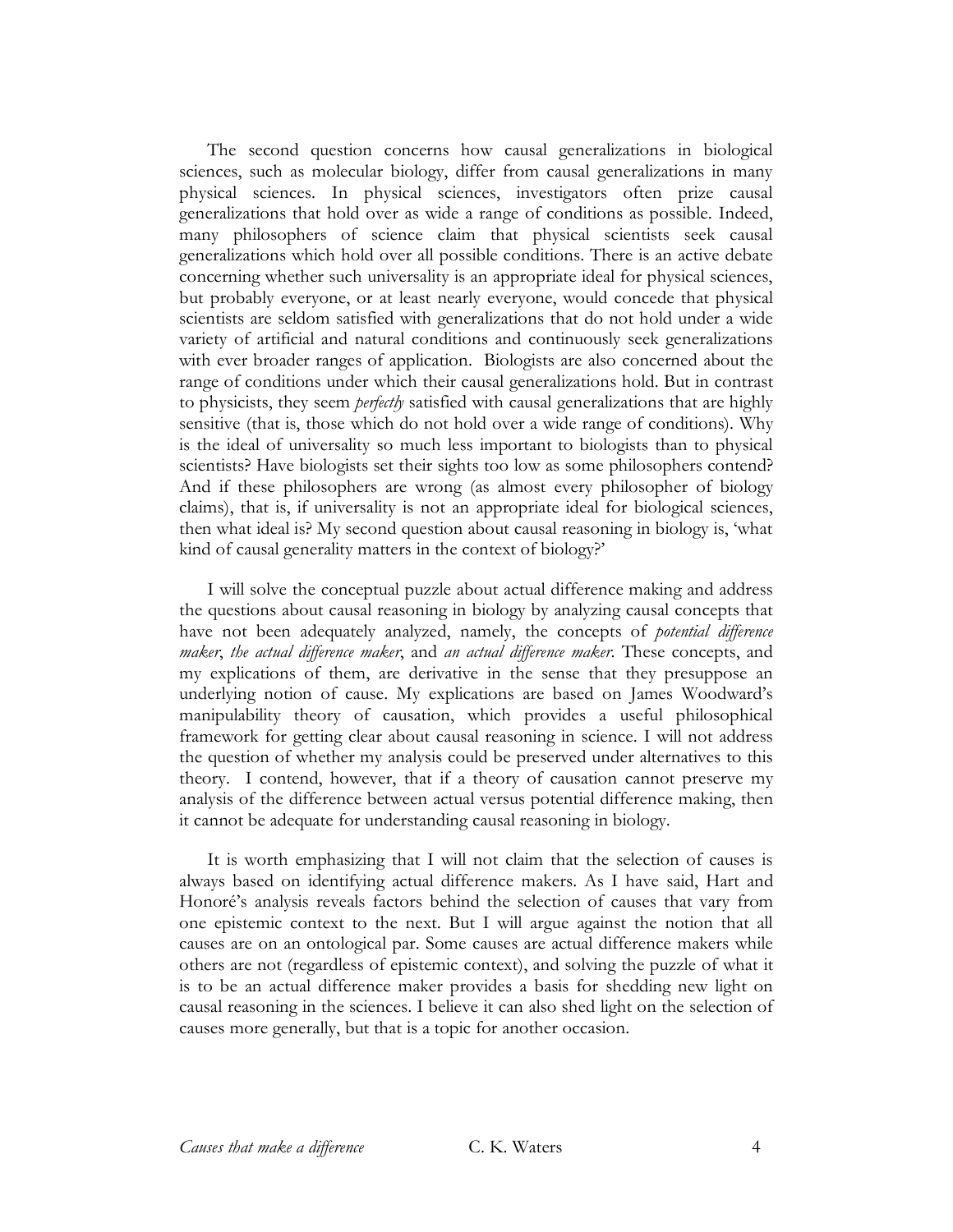This paper is organized as follows. In section 2, I examine causal reasoning in classical genetics to substantiate my claim that there is a genuine distinction between identifying a mere cause (a potential difference maker) and identifying the cause that makes the actual difference (the actual difference maker). In sections 3 and 4, I review the basics of Woodward's manipulability theory and explain why his theory does not solve the puzzle about the difference between potential and actual difference makers. I formulate the concept of *the* actual difference maker in section 5. This concept, which is missing from Woodward's account, explains why it made sense for classical geneticists (and continues to make sense for contemporary geneticists) to identify one gene as "the cause" of a particular phenotypic effect even though it was already known that many genes are involved in bringing about such an effect. In section 6, I explain how this analysis resolves the puzzle about what it means to identify one cause among many as the actual difference maker. I address the question about parity arguments, which requires specifying the concept of *an* actual difference maker as well invoking ideas about causal specificity in sections 7 and 8. Finally, in section 9, I use my account of the ontology of difference makers to specify what kind of causal generality is relevant in biology.

#### **2. Genes as causes in classical genetics**

Classical geneticists routinely identified one gene as *the* cause of a particular phenotype while explicitly acknowledging that any phenotype was brought about by many genes, not just one. Hence, this science is a good place to begin investigating how it makes sense to identify one cause among many as the actual difference maker. The philosophical literature contains many inflated claims about the causal powers classical geneticists allegedly attributed to genes. It is sometimes said, for instance, that Morgan and his collaborators were preformationists and believed that genes were active causal agents that individually brought about distinctive phenotypes. <sup>8</sup> One might try to substantiate such interpretations by searching for highly theoretical passages in which geneticists speculated on epigenesis or preformationism. <sup>9</sup> But classical genetics was largely an experimental science, and we gain a better understanding of its basic causal reasoning by examining how geneticists explained their experimental results, not how they speculated about phenomena they could not actually explain.

<sup>8</sup> See Lenny Moss, *What Genes Can't Do* (Cambridge, MA: Bradford Books, MIT Press, 2003).

<sup>9</sup> Alternatively, one might perform a linguistic analysis of the terms (such as 'gene action') or a comparative analysis of metaphors (for example, see Evelyn Fox Keller, *Century of the Gene* (Cambridge, MA: Harvard University Press, 2000). While such approaches identify biases of classical geneticists, they do not necessarily identify the concepts doing the work in explanations of concrete phenomena. My aim here is to reconstruct the reasoning that made the experimental science work in the laboratory and might reasonably be extended beyond the laboratory.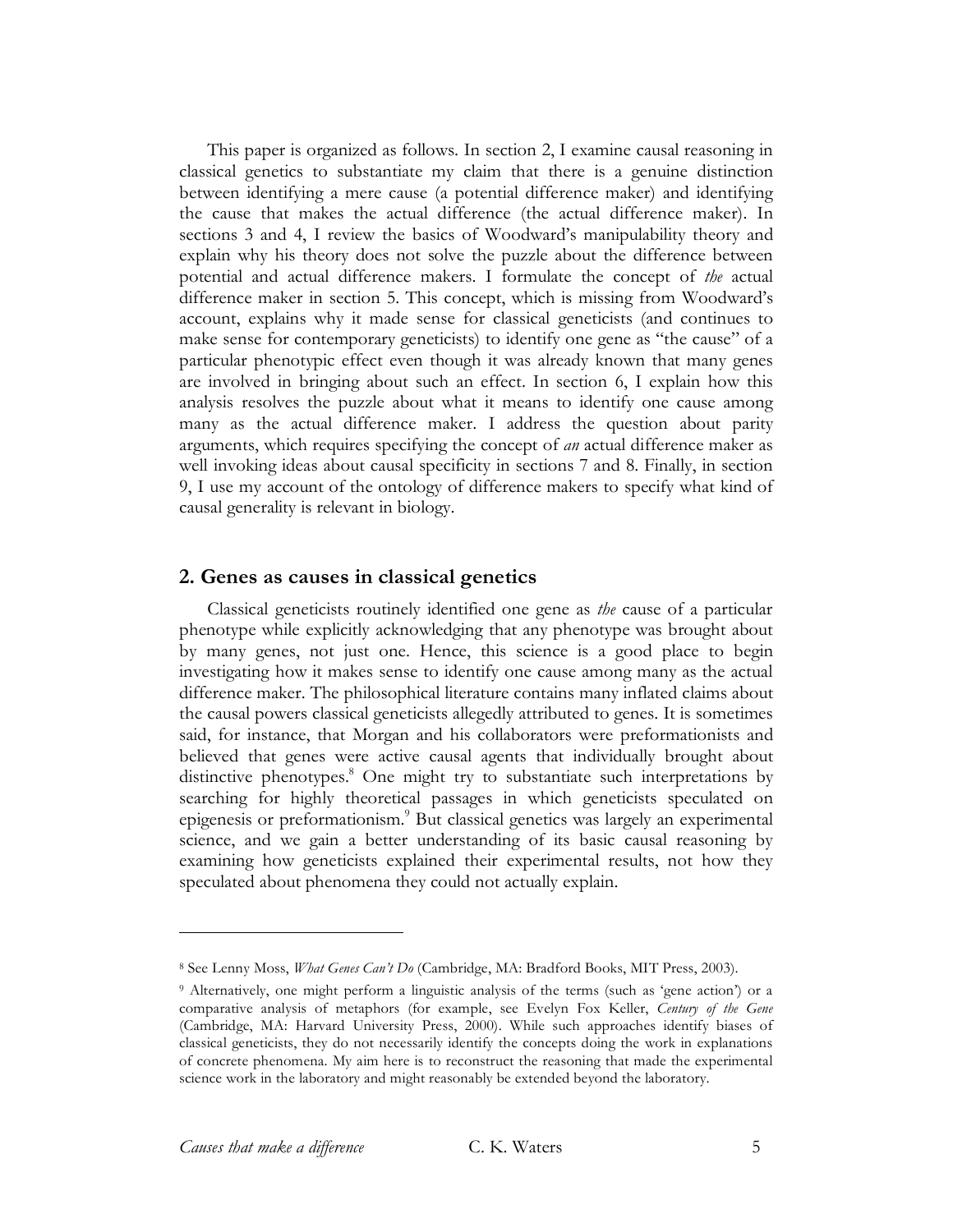Experimentation in classical genetics involved carefully orchestrated breeding regimens that resulted in distinctive inheritance patterns. Reasoning about these experiments invoked a conceptual division between the internal genetic make-up of an organism, called its *genotype*, and its outward character, called its *phenotype.* What classical geneticists explained were the inheritance patterns formed by the transmission of phenotypic differences from one generation to another. Geneticists explained these patterns by following the transmission of genotypic differences from generation to generation and attributing the presence of alternative phenotypic traits to the presence of alternative genotypes, that is, to the presence of alternative forms of genes.

The classical mode of explanatory reasoning can be illustrated by examining a fragment of experimentation involving Morgan's favored model organism, the fruit fly *Drosophila melanogaster*. It is worth emphasizing that the mode of reasoning illustrated by this historical example is still an important mode of reasoning in genetics today. The experiment I examine below, reported in 1919, entailed breeding flies for several successive generations to produce distinctive inheritance patterns involving several different phenotypic traits, each of which was associated with a different gene. The basic aim of the experiment was to investigate the precise locations of the underlying genes with respect to one another. But it is not necessary for my purposes here to describe the investigative reasoning or the intricate explanation of the complex inheritance patterns involving the transmission of the several traits over half a dozen generations. It suffices to examine only the fragment of the explanation involving the transmission of one of the traits over a single generation. I will examine how Morgan explained the transmission of eye-color from one of the experimental generations to the next.

The parental generation consisted of females with red eyes, the so-called "wild-type" character, and males with purple eyes, the mutant character. When these flies were crossed, all offspring had red eyes. So the resulting inheritance pattern was that red-eyed females crossed with purple-eyed males produced all red-eyed offspring.

Explanations of inheritance patterns in classical genetics proceeded in two stages: the first stage accounted for the transmission of genes; the second stage explained the phenotypic appearances of offspring by drawing connections between genetic make-up and phenotypic appearance. <sup>10</sup> With regard to the first stage, geneticists identified two alleles of the purple gene: the wild-type allele, designated as "+", and the mutant, purple allele, designated as "*pr*". On the basis

<sup>&</sup>lt;sup>10</sup> I describe this experiment more fully, establish the typicality of the explanatory reasoning examined here, and discuss the larger context of investigative reasoning in which this experiment was conducted in C. Kenneth Waters, "What Was Classical Genetics?", *Studies in History and Philosophy of Science, section A 35* (2004)*:* 783-809.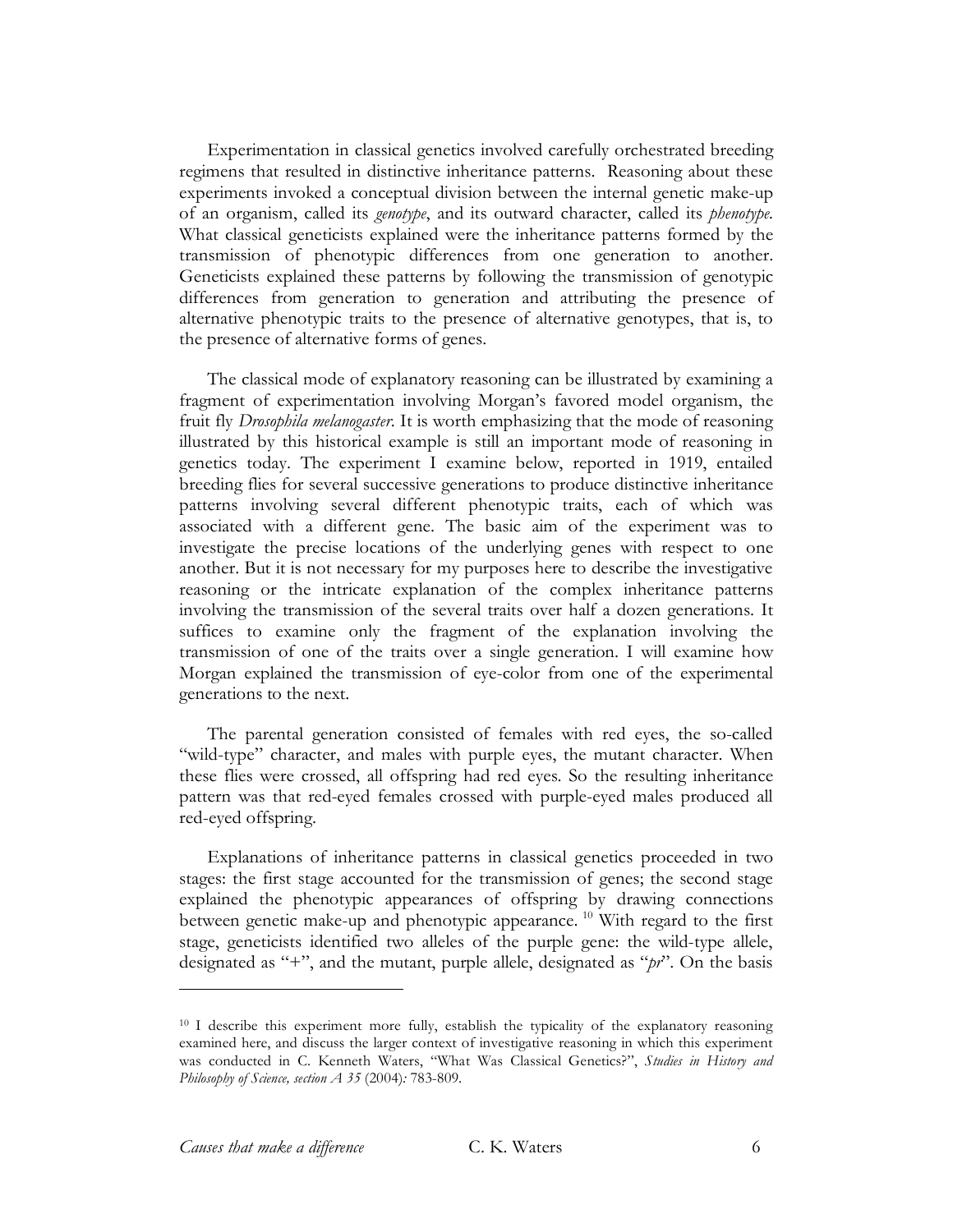of prior experiments, geneticists knew that the purple gene was located on chromosome II.

The first stage of the explanation began with the premise, established on the basis of prior experiments (which yielded the flies used as parents in the cross discussed here), that the female parents were homozygous for the wild-type allele  $(+ / +)$  and that the male parents were homozygous for the purple allele (*pr* / *pr*). Each offspring received one copy of chromosome II from its mother and one copy from its father via the processes of meiosis and gamete combination. The maternally derived chromosome II in every case must have contained the wildtype allele (since both second-chromosomes of every female parent contained the wild-type allele) and the paternally derived chromosome II must have contained the purple allele (since both second-chromosomes of every male parent contained the purple allele). Hence, all offspring were heterozygous  $(pr / +)$ . The genetic makeup of the progeny was thus explained by tracing the transmission of genes from parents to offspring, which marks the completion of the first stage of the explanation.

The second stage of the explanation drew inferences about phenotypic appearances. The purple allele was known to be *recessive* to wild-type. This means that in relevant contexts, heterozygote flies (*pr* / *+*) have the same phenotypic appearance as flies homozygous for the wild-type allele. Since the offspring in this cross were all heterozygous, as explained by the first stage of this explanation, and since purple is recessive to wild-type in the context of this experiment, all offspring must have the wild-type character. This completed the explanation of the transmission of red-eye color from mothers to offspring.

The explanatory reasoning here does not depend on identifying the material make-up, mode of action, or general function of the underlying purple gene. It depends only on the ideas that copies of the gene are located in chromosomes that are passed on from generation to generation and that the difference in the gene (that is, the difference between *pr* and *+*), whatever this difference is, causes the differences in phenotypes.<sup>11</sup> The idea that the gene is the difference maker needs to be qualified: differences in the gene cause phenotypic differences in particular genetic and environmental contexts.

*Difference principle*: differences in a gene cause uniform phenotypic differences in particular genetic and environmental contexts.

<sup>11</sup> For further argumentation on this point and the difference principle stated below, see C. Kenneth Waters, "Genes Made Molecular", *Philosophy of Science, 61* (1994), 163-185. Fred Gifford and Lisa Gannett also stress the importance of difference making in the context of genetics, see F. Gifford, "Genetic Trait" *Biology and Philosophy, 5* (1990), 327-347 and L. Gannet "What's in a Cause? The Pragmatic Dimensions of Genetic Explanations", *Biology & Philosophy 14* (1999), 349– 374.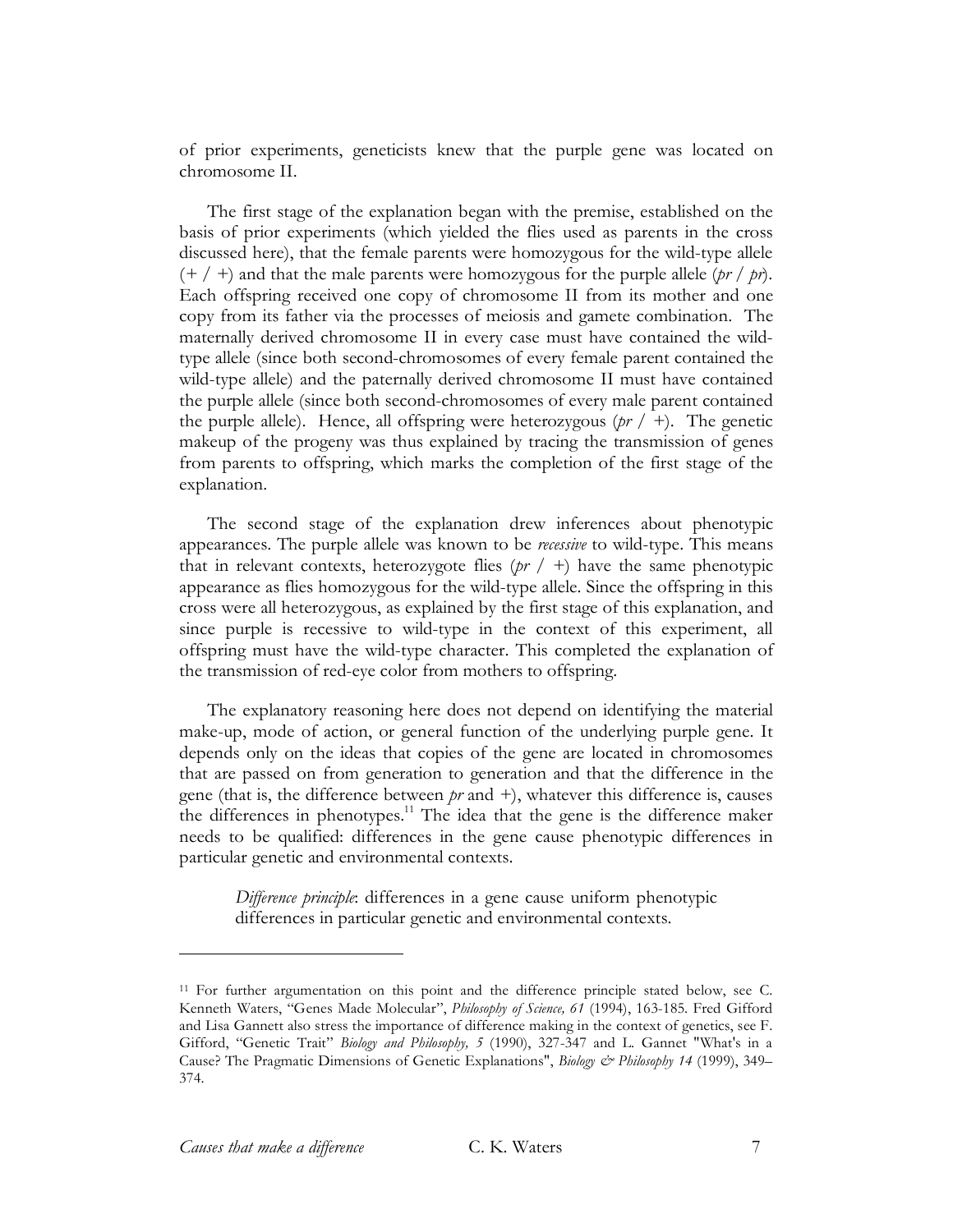The difference principle is easily applied to experimental contexts because geneticists deliberately simplified the causal situation by standardizing environmental conditions and removing genetic differences that might affect the phenotypes under study (other than the genetic differences being investigated in the experiment). Their strategy was to construct an experimental situation so that only those gene differences being investigated were causing differences in the phenotypic appearances under study.

The fact that classical geneticists routinely constructed experimental situations so that the difference principle would apply undermines the notion that they naively believed that each of the phenotypic characters they studied were preformed in single genes or even gene complexes. They were well aware of the fact that differences in many different genes *could* affect any given trait, and they therefore set up their experiments so the difference in a particular phenotype would be caused by a difference in one gene (or a very few genes), not many. Notice that reasoning in this experimental context naturally invokes an ontological distinction between the general causes of a phenotypic trait (for example, eye color) and the cause of an actual difference in the trait (for example, the difference between red and purple eye color). Many genes are potential difference makers with respect to eye color, but in this experiment genes were controlled via breeding regimens so that only one of these genes (the purple gene) actually differed, and hence only one of these genes actually caused eye color to differ in the experiment.

This interpretation, which invokes an ontological distinction between a cause and the actual difference making cause, is born out by Morgan's own discussion of the causal relationship between genes and phenotypes. Morgan, trained as an embryologist, distinguished between the point in development where geneticists typically observe a difference and the point at which the developmental process was altered to bring about the observed difference:

. . . the study of embryology shows that every organ of the body is the end-result, the culmination of a long series of processes. A change that affects any step in the process may be expected often to affect a change in end result. It is the final visible effect that we see, not the point at which the effect was brought about.<sup>12</sup>

The next quotation shows, as my analysis implies, that Morgan did not presume a simplistic one-gene one-character type view. He was well aware that particular characters such as eye-color are caused by many different genes. He even speculated that every organ in the body might be affected by each and every gene in the organism's genome:

<sup>12</sup> Thomas H. Morgan, *The Theory of the Gene* (New Haven, CT: Yale, 1926), p. 305–306.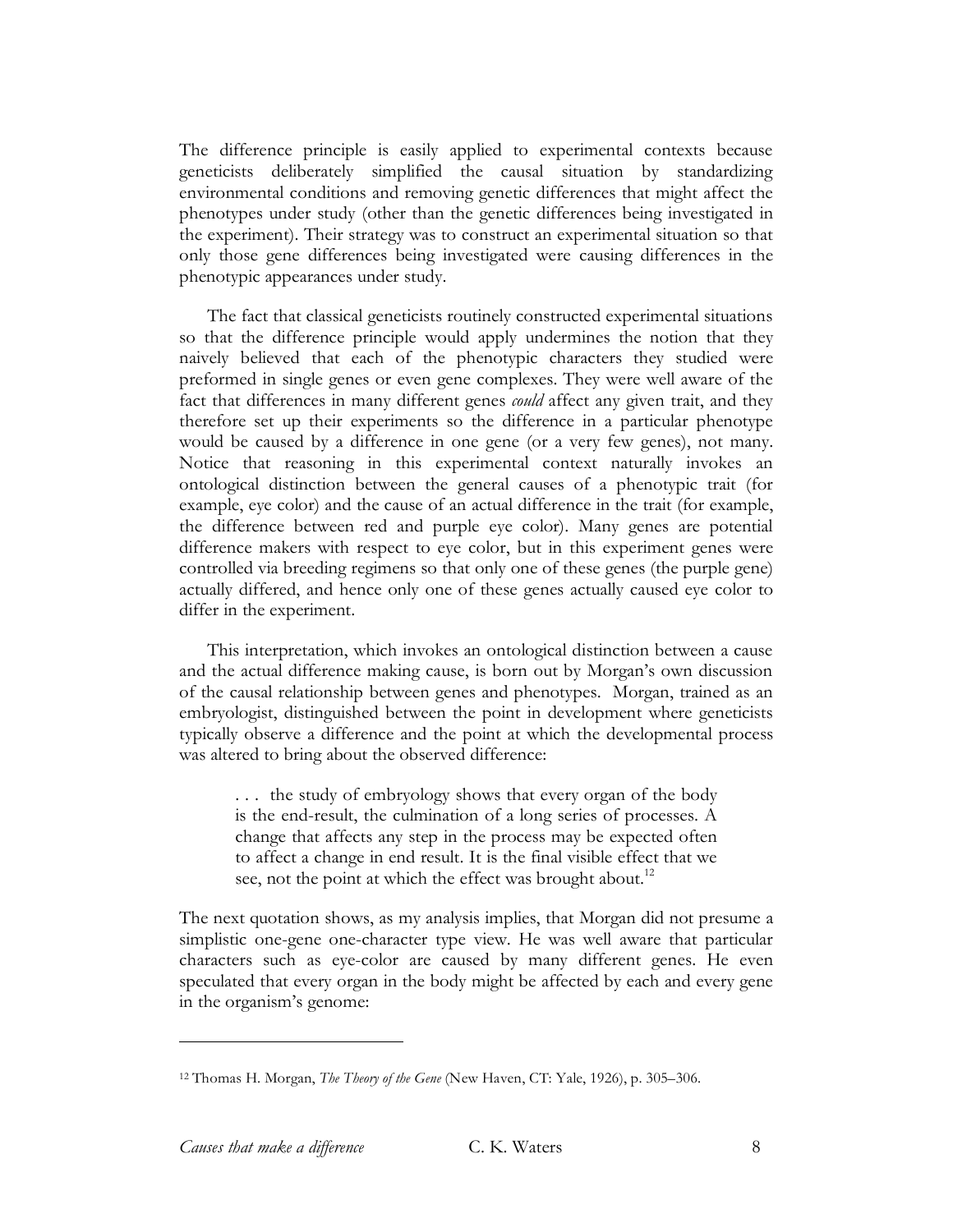Suppose, for instance, to take perhaps an extreme case, all the genes are instrumental in producing each organ of the body. This may only mean that they all produce chemical substances essential for the normal course of development. <sup>13</sup>

Now, the conceptual puzzle makes its appearance:

If now one gene is changed so that it produces some substance different from that which it produced before, the end-result may be affected, and if the change affects one organ predominatingly [sic] it may appear the one gene alone has produced this effect. In a strictly causal sense this is true, but the effect is produced only in conjunction with all the other genes. In other words, they are all still contributing, as before, to the end-result which is different in so far as one of them is different. 14

This passages implies a distinction between two causal concepts. It emphasizes that the end result of development is affected by, that is, caused by, all the genes working in conjunction. But it also acknowledges that in another sense, in what Morgan called the "strictly causal sense", "one gene alone has produced this effect." Morgan's unanalyzed distinction corresponds to the difference between what I am calling "a cause" and what I am calling "the actual difference making cause" (or "the actual difference maker"). His science entailed, as do biological sciences in general, identifying one or a few elements as the "actual cause(s)" in situations that necessarily involve many causes. The problem of explaining what it means to pick out one cause among many as the actual difference maker is indeed a genuine philosophical puzzle.

# **3. Woodward's manipulability theory of causation and causal explanation**

Woodward's manipulability theory of causation does not solve this puzzle, but it provides conceptual tools for constructing concepts of difference making that can explain what it means to pick out the actual difference maker. His theory is based on the idea that causal relationships involve patterns of counterfactual dependencies concerning what would happen if certain properties were manipulated. To say there is a causal relationship between two properties, on this account, is to say that one can change the value of one property by manipulating the other property. The idea that causal relationships are those that could be used for the purposes of manipulation have been developed by a number of scientists

<sup>13</sup> See previous footnote.

<sup>&</sup>lt;sup>14</sup> See previous footnote.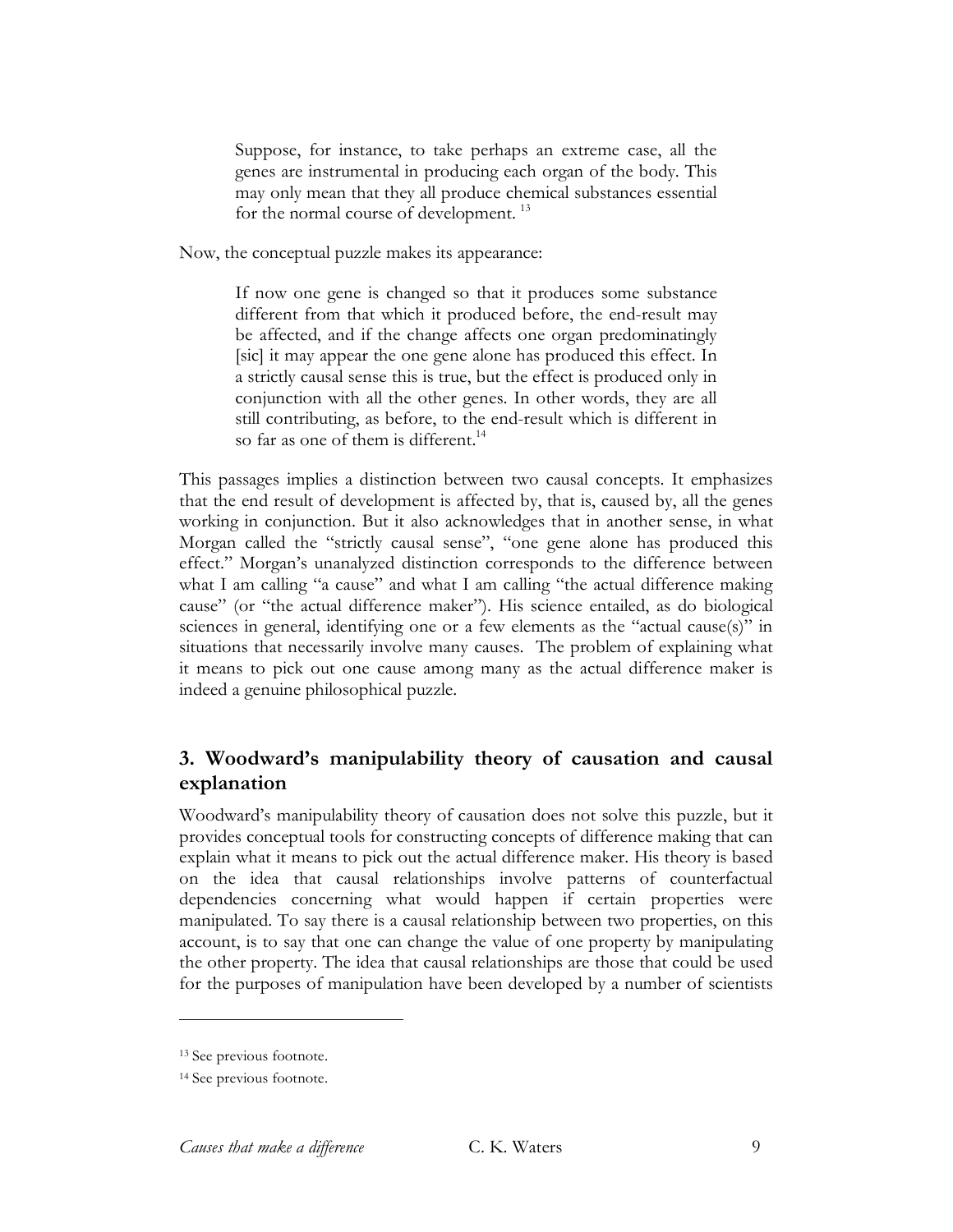as well as philosophers. <sup>15</sup> Philosophers developing this idea have generally tried to construct reductive theories of causation, that is, theories that describe causal relationships in non-causal terms. But Woodward, following the lead of scientists and statisticians, upon whose work he generously draws, does not aim to provide a reductive analysis of cause (as will become evident below). Instead, he assumes a basic counterfactual notion of cause, and then uses ideas about manipulations developed in the scientific and statistical literatures to construct a general theory about causal relationships and an account of various ways scientist reason about them.

Although Woodward's account includes interesting ideas about causal inference and explanation, I will not describe them here because my argumentation centers on ontological, not epistemological, considerations. In addition, I will not review how Woodward responds to various criticisms of manipulability theories. But it is worth pointing out that since Woodward's theory is not reductive, it avoids difficulties that vex traditional manipulability theories of causation. 16

Woodward motivates the stress on manipulability by pointing out that human interest in causal relationships began with practical interests in manipulation and control. This motivation certainly resonates with the history of biology. A central theme in the history of experimental biology (and genetics in particular) is that persistent interest in manipulating and controlling life, both on the part of scientists and those providing scientists with resources, has exerted a tremendous impact on the course of research. Even in the cases of evolutionary biology and ecology, which are often pursued in non-experimental venues, research has often

<sup>15</sup> Prominent philosophical accounts include R. Collingwood, *An Essay on Metaphysics* (Oxford: Clarendon Press 1940), D. Gasking: "Causation and Recipes", Mind, 64, (1955), 479–487, G. von Wright, *Explanation and Understanding* (Ithica, New York: Cornell University Press, 1971), and Menzies, P. and Price, H. "Causation as a Secondary Quality", *British Journal for the Philosophy of Science, 44* (1993), 187–203. Accounts developed by non-philosophers include T. Cook and D. Campbell, D., *Quasi-Experimentation: Design and Analysis Issues for Field Settings* (Boston: Houghton Mifflin Company, 1979), and J. Pearl, *Causality*. New York: Cambridge University Press, New York, 2000).

<sup>16</sup> For example, a common criticism of manipulability accounts of causation is that by reducing statements about causal relationships to statements about the possibilities of changing effects by manipulating causes, they seem to assume that causes can in fact be manipulated. But Woodward's theory makes no such assumption; rather, it assumes that there is a truth to the matter of what would happen if it were technologically (or otherwise) possible to manipulate the relevant properties and the properties were manipulated. On Woodward's theory, nothing prevents reading both instances of 'were' in this sentence as possibly counter-to-fact. A critic might respond that with respect to some phenomena, such as quantum phenomena, the very notion of manipulation ceases to make sense. If this is indeed the case, then one might defend a manipulability theory like Woodward's on the ground that quantum phenomena are (therefore) not causal. See note 16 for further discussion of how Woodward's theory avoids, or critics might say "postpones", difficulties confronting reductive theories of causation.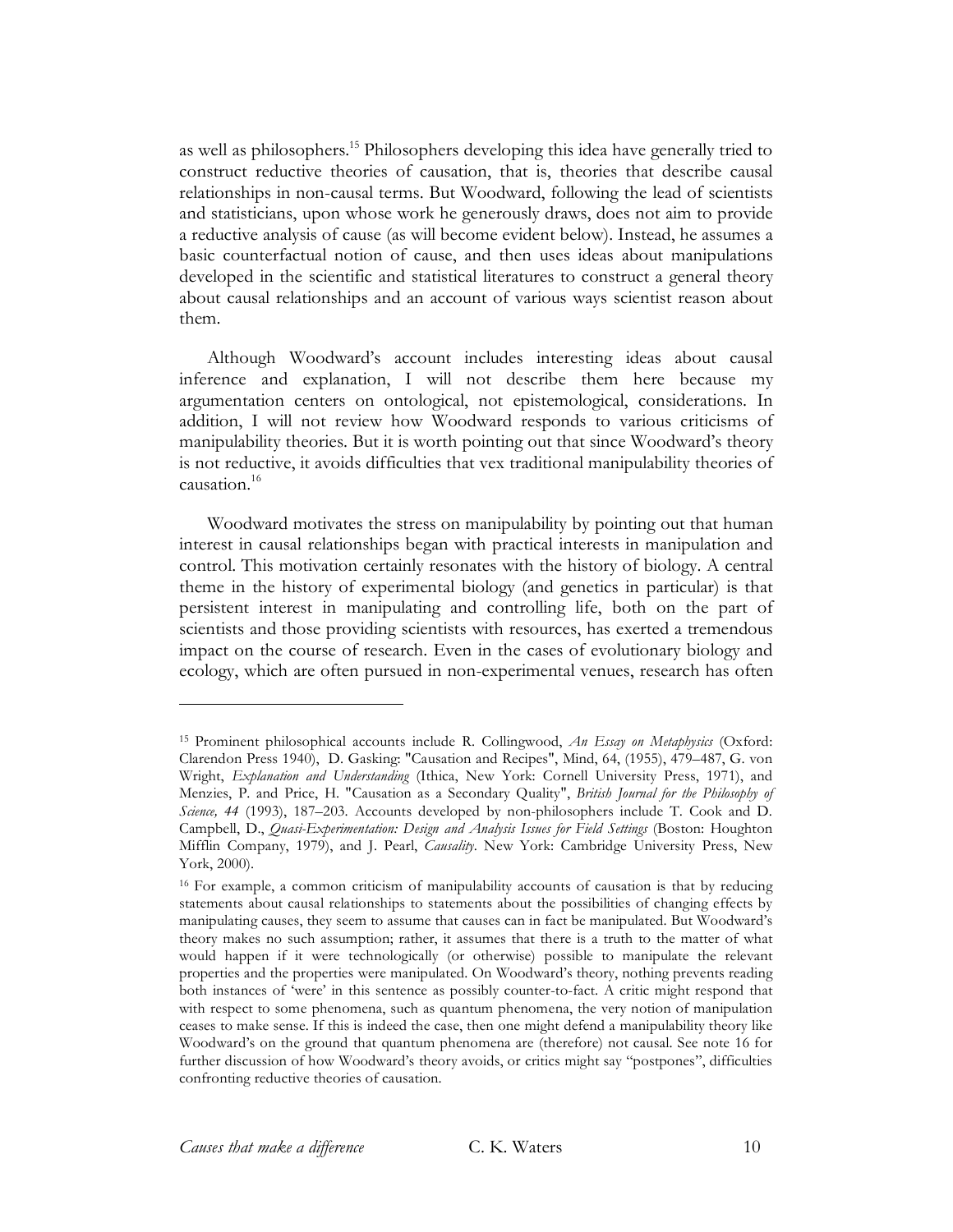been inspired, even driven, by human interests in manipulation and control. Hence, even though Woodward developed his theory of causation largely in the context of physics and economics, the motivation for causal reasoning made salient by his theory is very relevant to causal reasoning in biology.

Woodward, following the practice of many scientists and statisticians, takes the relata of causal relationships to be properties (rather than events). To say that there is a causal relationship between *X* and *Y*, on his account, is to say that *X* and *Y* are properties and that manipulating one property would change the other. Woodward conceives of causal relationships as relationships between variables, so he would express this idea by saying that the value of the effect variable, say *Y*, can be changed by manipulating the value of a causal variable, say *X*. Variables in this context designate properties that take on two or more mutually exclusive values. The variable of temperature, for example, designates a magnitude that can take values such as 20 degrees or 100 degrees and the phenotypic variable of eyecolor designates a property that can take on values such as red or purple. These values are possessed by or instantiated in particular entities. So, for example, the water in a kettle might be 20 degrees or the eyes of a fruit fly might be red. So, according to Woodward's theory, causal relationships are relationships between values of distinct properties that can be represented as values of different variables.

Roughly speaking, Woodward writes, a causal relationship exists between two variables, *X* and *Y*, when:

for at least some individuals there is a possible manipulation of some value of *X* that they possess which, given other appropriate conditions (perhaps including manipulations that fix other variables distinct from *X* at certain values), will change the value of *Y* or the probability distribution of *Y* for those individuals. 17

The inclusion of the causal term 'change' in the above passage reflects the fact, already mentioned, that Woodward's theory is not reductive. It does not account for cause in non-causal terms.<sup>18</sup> It is a non-reductive, counterfactual theory, potentially consistent with different reductive theories, including counterfactual

<sup>17</sup> James Woodward, *Making Things Happen* (Oxford: Oxford, 2003), p. 40.

<sup>18</sup> Woodward's theory, because it is not reductive, cannot solve certain fundamental puzzles about causation, including the problem of coincidence. Because the theory is not reductive, it contains no ultimate answer to those who would ask of the quoted passage: but what distinguishes the claim that the intervention in *X* changes the value of *Y* from the claim that the intervention was merely a coincidence? Woodward's theory provides answers that are useful for understanding how to clarify causal ideas or empirically test them, but its answers presuppose a basic counterfactual notion of cause that is not itself explained. Insofar as puzzles relate directly to this notion, Woodward's theory will not solve them. But this does not imply that his theory is false; rather, it reflects the fact that his theory is not reductive.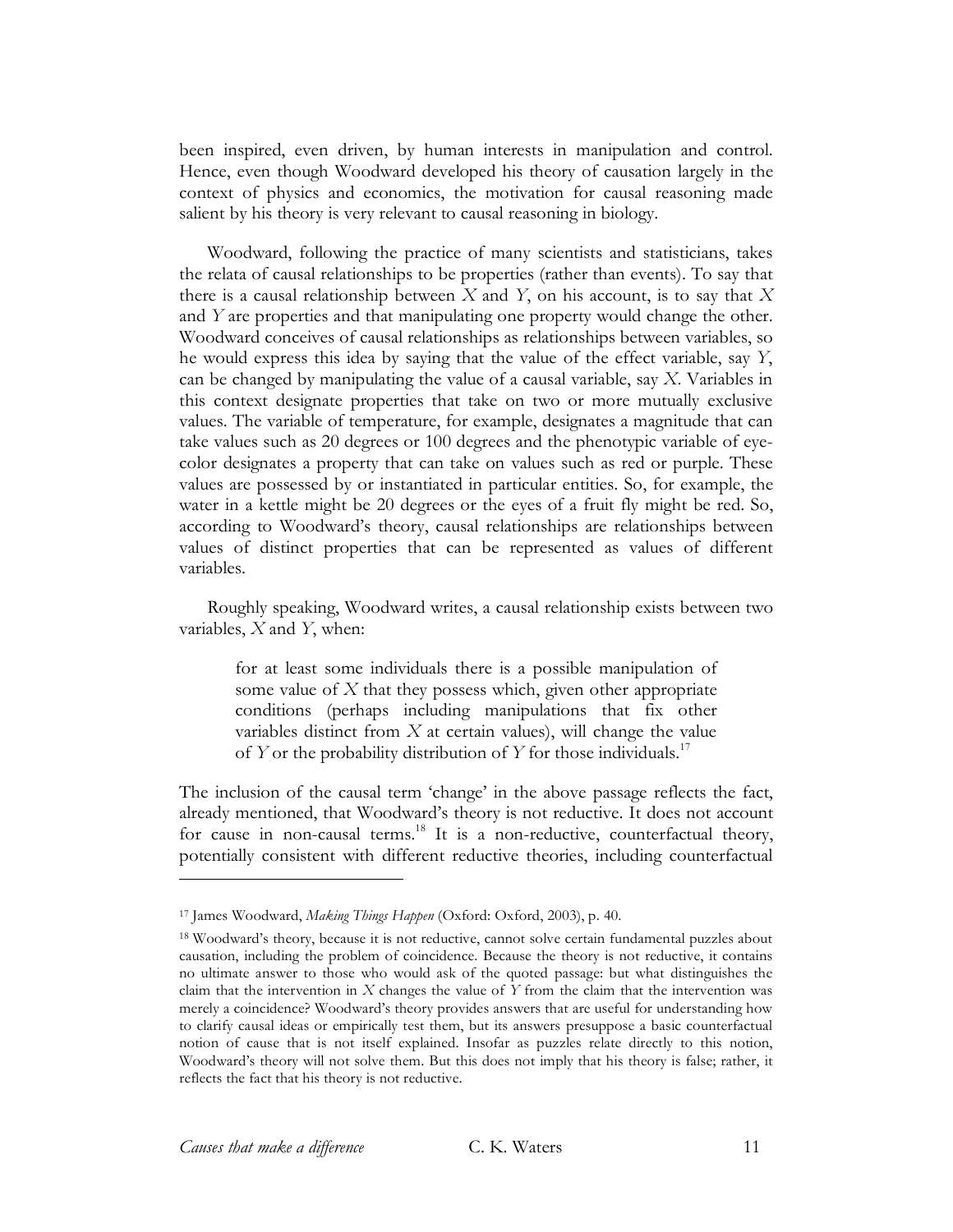theories such as David Lewis'. While some metaphysicians will not be satisfied until they have a reductive theory, perhaps they would be willing to concede that Woodward's theory provides a useful way to think about causes in the meantime. In any case, this is the modest premise upon which the analysis that follows is based.

Two technical concepts are important for understanding the gist of Woodward's theory: intervention and invariance. When Woodward refers to "a possible manipulation of *X*" he has in mind a special kind of manipulation. It is not the case that any manipulation of the value of *X* that subsequently changes the value of *Y* implies that that *X* causes *Y*. For example, a manipulation of the thermometer reading brought about by decreasing temperature would change the phase state of water, but this does not mean that thermometer readings cause water to freeze. To say that the thermometer reading causes water to freeze is to say that a special kind of manipulation of the thermometer reading, a manipulation that did not independently affect other causal variables such as temperature, would change the phase state from liquid to solid. The technical term for the relevant kind of manipulation is "intervention". A manipulation counts as an *intervention on X with respect to Y* if and only if the manipulation changes the value of *X* without changing, independently of the change in value of *X*, the value of any causes of  $Y$ <sup>19</sup> "*X* causes *Y*" means that an intervention on *X* with respect to *Y* would change the value of *Y*. Notice that Woodward's account does not require that *all* interventions on *X* would change *Y*, and this brings us to the second technical concept of his theory: invariance.

On Woodward's account, causal relationships are not necessarily universal. *X* can cause *Y* even if intervening on the value of *X* within many ranges of the variables *X* and *Y* would not change the value of *Y.* For example, there is a causal relationship between temperature and the phase state of water even though increasing the temperature of water from 22° C to 95° C will not change its phase state. In addition, *X* can cause *Y* even if intervening on the value of *X* has no effect on the value of *Y* when the value of certain variables not identified in the expression '*X* causes *Y*' is outside some range. For example, the claim that raising the temperature of water from 22° C to 100° C causes water to boil is not contradicted by the fact that increasing the temperature of water from 22° C to 100° C will not change the phase state of water when the atmospheric pressure is significantly greater than standard atmospheric pressure. An advantage of Woodward's theory is that it accounts for the intuitively plausible idea that scientists typically explain phenomena by identifying causal dependencies that do not obtain under all conditions. The thermodynamical explanation of why a flask of water boiled over the flame of a Bunsen burner does not depend on identifying

<sup>&</sup>lt;sup>19</sup> This is my description of Woodward's concept of intervention. He carefully sets out a technical definition that deals with subtleties that can be ignored for present purposes.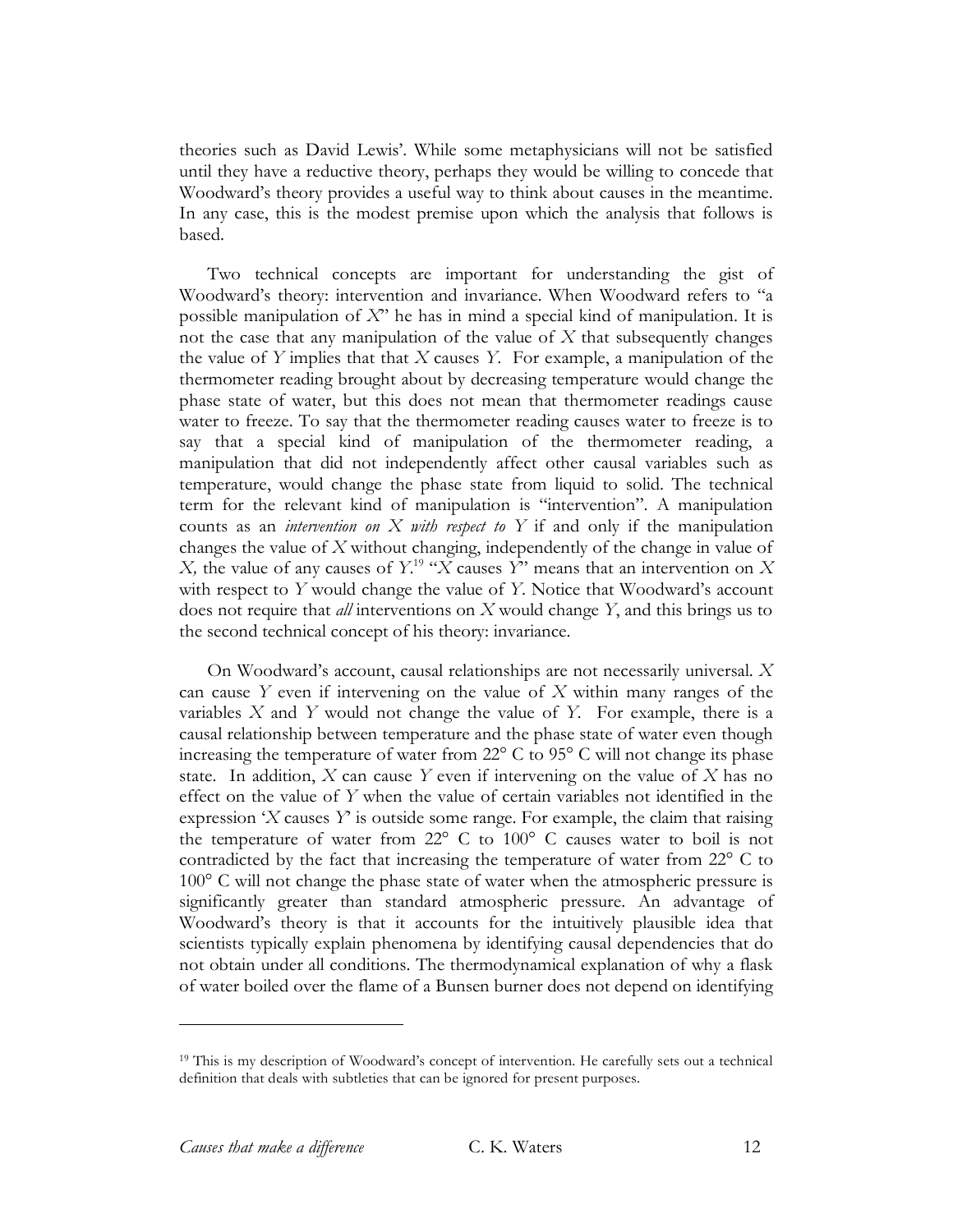a totally invariant relationship. Identifying a change in water temperature as the cause of the change in phase state under the laboratory conditions suffices.

Woodward says that scientists identify genuine causal relationships even though these relationships (for example, the ones specified in textbooks) are almost always "sensitive" to the values of variables that figure into the specified relationships and/or to the values of variables that do not figure into the specified relationships. According to his account, the expression '*X* causes *Y*' just means there are *at least two* different values of  $X$ ,  $x_1$  and  $x_2$ , and *at least one* set of values for the variables specified in the expression and the variables not specified in the expression, such that if one intervened to change the value of variable  $X$  from  $x_1$ to x2, the value of *Y* would change. The *invariance* of a causal relationship concerns ranges of values under which the relationship holds. Since causal relationships can be sensitive to the values of many different variables, and since the sensitivity with respect to one variable can depend on the values of other variables, the relevant 'ranges of values' refers to a space (or set of spaces) in a ndimensional array of variables (where n is the number of variables to which the relationship *X* causes *Y* is sensitive). Hence, it is more accurate to speak of "spaces of invariance" than "a range of invariance."

According to this account, causal explanations in science cite causal relationships exhibiting various amounts of invariance. Any such relationship must be at least *minimally invariant* in the sense that it must hold for at least two different values of the causal variable (a very weak condition). And it may be *maximally invariant* in the sense that it holds for all values of all variables whether they explicitly figure into the specification of the causal relationship or not (a very strong condition). But scientific explanations typically cite causal relationships that fall somewhere between these two extremes. Woodward reserves the term 'law' for maximally invariant causal relationships. A virtue of his account is that it explains what is special about scientific laws (that is, maximal invariance) without implying that this special feature is required for scientific explanation.

Woodward's theory provides a natural framework for expressing the causal relationships identified by classical geneticists. The difference principle, discussed in section 2, can be reformulated in terms of the manipulability theory:

Differences in a gene cause uniform phenotypic differences in particular genetic and environmental contexts.

# ⇓

For at least some organisms, a manipulation of the form of a gene they possessed as a zygote, given other appropriate conditions (such as genetic background and environmental conditions), would change the phenotypes of those individuals.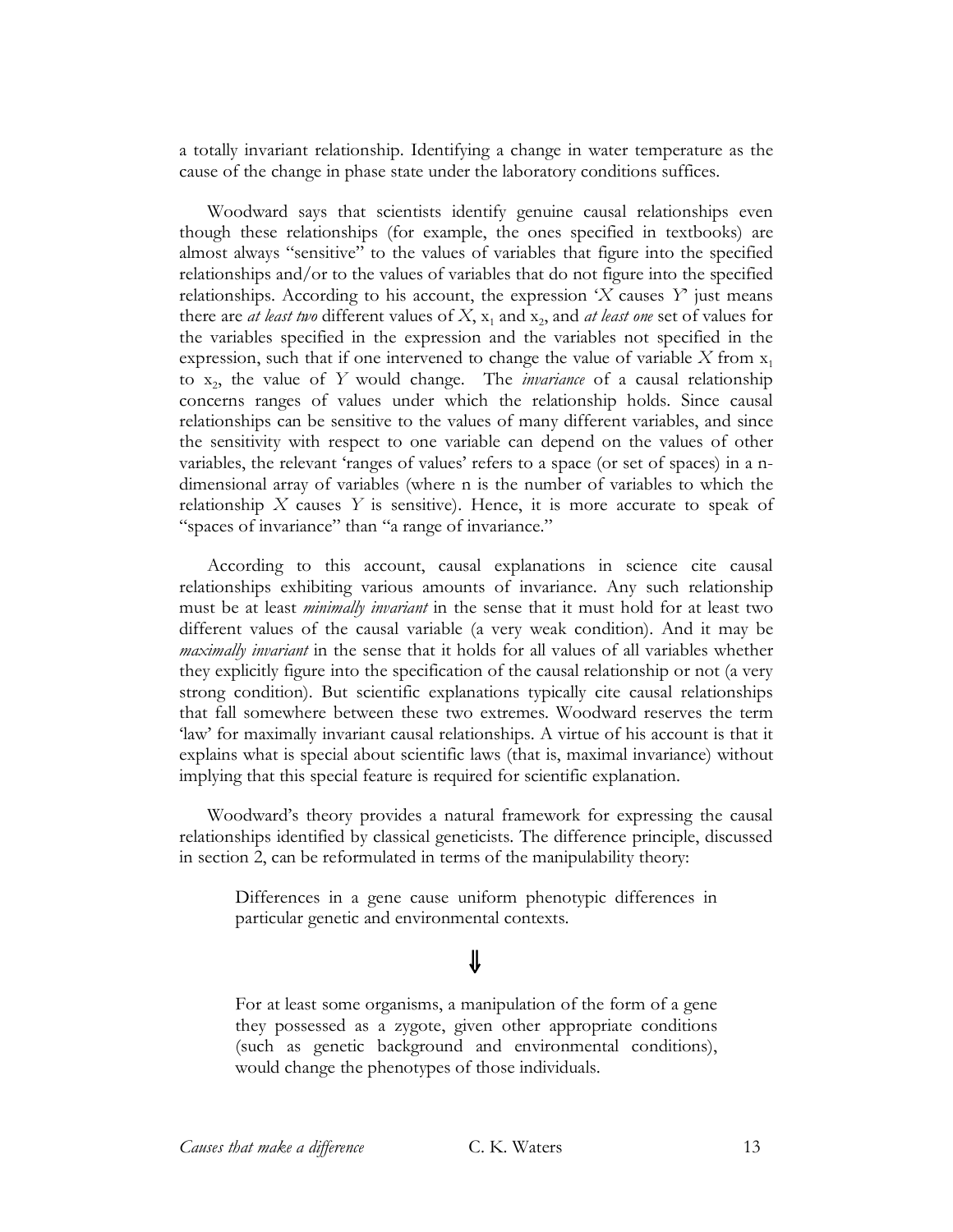This reformulation makes salient features of the causal relationship expressed by the difference principle that were crucial for the practice of classical genetics. Experimentation in classical genetics entailed controlling the genetic background and environmental conditions. Geneticists bred model organisms to "clean up" their genetic backgrounds so phenotypic effects of particular mutations would not be masked. They also standardized environmental conditions in the laboratory. These efforts resulted in regular and repeatable patterns of inheritance. Woodward's theory emphasizes the fact that causal relationships, such as those expressed by the difference principle, are context sensitive.

# **4. A lacuna in the manipulability theory**

Woodward's theory provides insights concerning many philosophical questions about causation and causal explanations, but it does not solve the problem about what it means to pick out the cause that makes an actual difference. This lacuna can be illustrated by returning to the experiment discussed in section 2. In this experiment, the purple gene (the gene that takes on one of two contrasting values, *+* or *pr*) was identified as the cause of red eye-color in the offspring even though this phenotypic end-result was known to depend on a number of different genes and environmental factors. According to Woodward's manipulability theory, the purple gene was indeed a cause because the eye color of offspring could have been manipulated by intervening on this gene (for example, by changing the *+* allele in heterozygous offspring embryos to a *pr* allele). This idea is an *instantiation of the difference principle*.

For the offspring in the experiment, a manipulation of the maternally derived gene from *+* to *pr*, given other appropriate conditions (such as the genetic background and environment), would change the phenotypes of the offspring from red-eyed to purple-eyed.

But Morgan and his collaborators knew that eye color could be manipulated by intervening on a number of different genes (by 1919 they had identified mutations in at least 16 different genes located at separate loci that affected eye color). For example, just as eye-color of the offspring in the experiment could have been manipulated by intervening on the purple gene, eye-color could have been manipulated by intervening on the vermilion gene (for example, by changing the wild-type alleles in the offspring, which were homozygous for the vermilion wild-type allele, to the vermilion mutant allele). Hence, according to Woodward's theory, the vermilion gene was just as much a cause of red eye-color in these offspring as was the purple gene. <sup>20</sup> So Woodward's theory clarifies what it means

<sup>20</sup> Readers might think this problem could be easily resolved since the vermilion mutation results in a different phenotype than that the purple mutation. But there are other examples where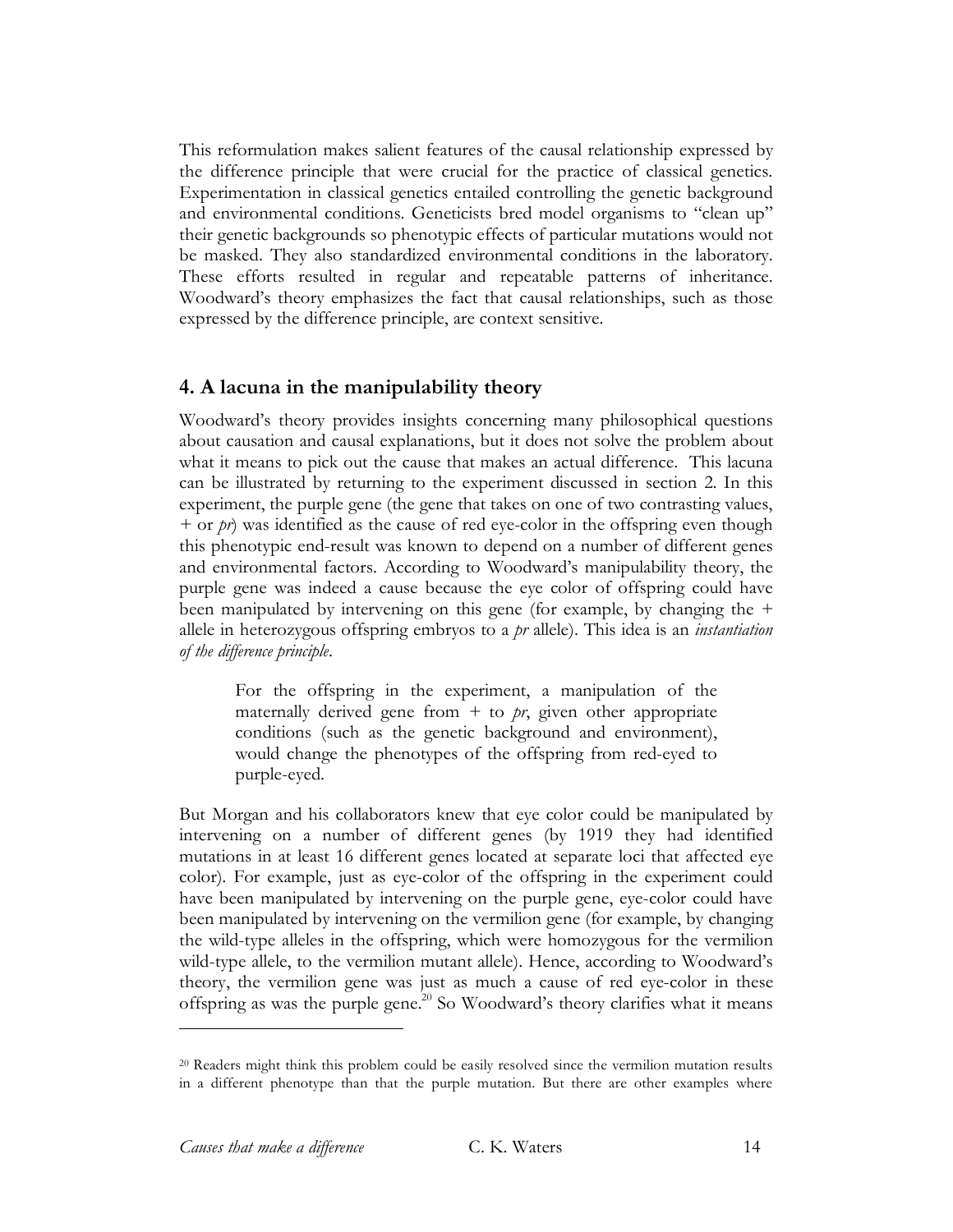to identify the purple gene as a cause of red eyes, but it implies that the vermilion gene is just as much a cause.

Woodward tries to address the issue of why some causal factors are more significant in particular cases than others when he discusses token causation, where the problem is to pick out "*the* cause" of a single event.<sup>21</sup> But Woodward's analysis of token causation, which he presents only tentatively, does not provide a basis for elucidating the "strict" sense of cause that Morgan alluded to when he wrote: "it may appear the one gene alone has produced this effect. In a strictly causal sense this is true, but the effect is produced only in conjunction with all the other genes."<sup>22</sup>

#### **5. The concept of the actual difference maker**

The concept missing from Woodward's theory of cause and causal explanation, and indeed missing from the philosophical literature in general, is that of an actual difference making cause. This concept captures Morgan's "strict" sense of cause, the sense in which the purple gene, and not the vermilion gene, was "the cause" of eye-color in the experiment. Causation is often thought of as difference making. What is typically overlooked, however, is the fact that in order for there to be a difference maker there must be a difference. And in order for there to be an *actual* difference maker, there must be an *actual* difference. This raises the question: an actual difference among what things? The actual difference might be a difference among different entities, that is, among different actual entities, or it might be a difference in the same entity at different actual times.

The first step in identifying an actual difference making cause, or an actual difference maker, is to specify an actual difference among actual entities (or an actual difference in the same entity at different actual times). If there is no actual difference, then there is no actual difference maker. In the classical genetics experiment discussed earlier, there was an actual difference; it was a difference in eye color among mother, father, and offspring flies in the experiment. The actual

different mutations (or different combinations of mutations) bring about phenotypic effects that are indistinguishable from one another. My account will explain why, in even these cases, it can make sense to say that one gene and not the other (or one set of genes and not the other set) is the actual difference maker.

<sup>21</sup> See Woodward, *Making Things Happen* (Oxford: Oxford, 2003), pp. 74–86).

<sup>22</sup> Quoted from Thomas H. Morgan, *The Theory of the Gene* (New Haven, CT: Yale, 1926), p. 305– 306. Woodward takes readers through a complicated attempt to deal with examples of actual causation, which fails because he tries to identify "the" in the context of singleton causal events. I discuss the problem with such attempts later in this paper. My aim here is to show that the problem of picking out *the actual difference making cause* arises within his theoretical framework. I prefer to offer a solution within his framework that works rather than present a detailed argument about why his tentative analysis of a similar problem will not do the job.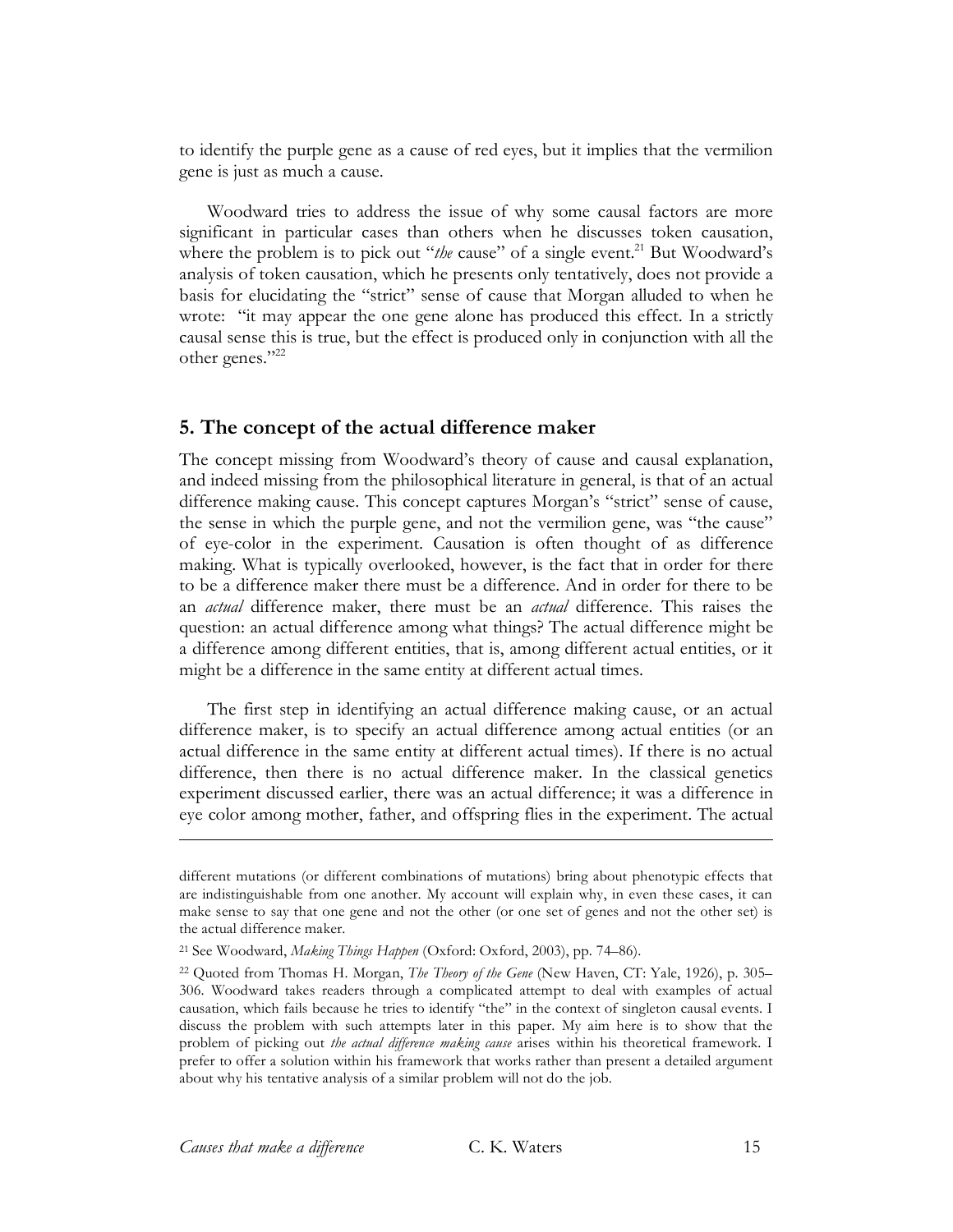difference maker was the purple gene because it was the cause that actually differed and whose difference led to the actual difference in eye color (red versus purple). The other genes, including the vermilion gene, were causes, but they were not actual difference makers in the experimental population of flies. The other genes that cause differences in eye color could not have been actual difference makers in the experimental population for the simple reason that they did not actually differ and hence it was not differences in them that brought about the actual differences in the population.

The concept of the actual difference maker can be specified as follows.

*X* is *the actual difference maker with respect to Y in population p* if and only if

i. *X* causes *Y* (in the sense of Woodward's manipulability theory).

ii. The value of *Y* actually varies among individuals in p.

iii. The relationship expressed by *'X* causes *Y'* is invariant with respect to the variables that actually vary in p (over the spaces of values those variables actually take in p).

iv. Actual variation in the value of *X* fully accounts for the actual variation of *Y* values in population p (via the relationship *X* causes *Y*).

Notice that this concept applies only to causes in actual populations. It makes no sense to identify something as the actual difference maker without identifying either a population with at least two entities that actually differ with respect to the effect variable *Y* or a population of one or more entities that exhibit different *Y* values at different actual times. It is worth stressing that the actual effect is not a single property in a single token, it is a difference of a property in a population.<sup>23</sup>

Woodward's theory provides the tools to specify condition iv more fully. Consider what it means to say, for instance, that variations in the purple gene fully accounted for the actual variation in red versus purple eye color in the experimental population. It means that the phenotypic value was a function of the genotypic value in this population and that the generalization *'X* causes *Y'* produced the correlation. Or more concretely: (a) there was an actual difference in eye color among flies in the population; (b) flies in the population with the same genotypic values (with respect to this gene) had the same eye color; and (c) if the flies in the experiment had been intervened on such that they all had the

<sup>23</sup> I am using "population" in a statistical rather than biological sense: a population is either a set of entities or possibly the set of instances of an entity at different times.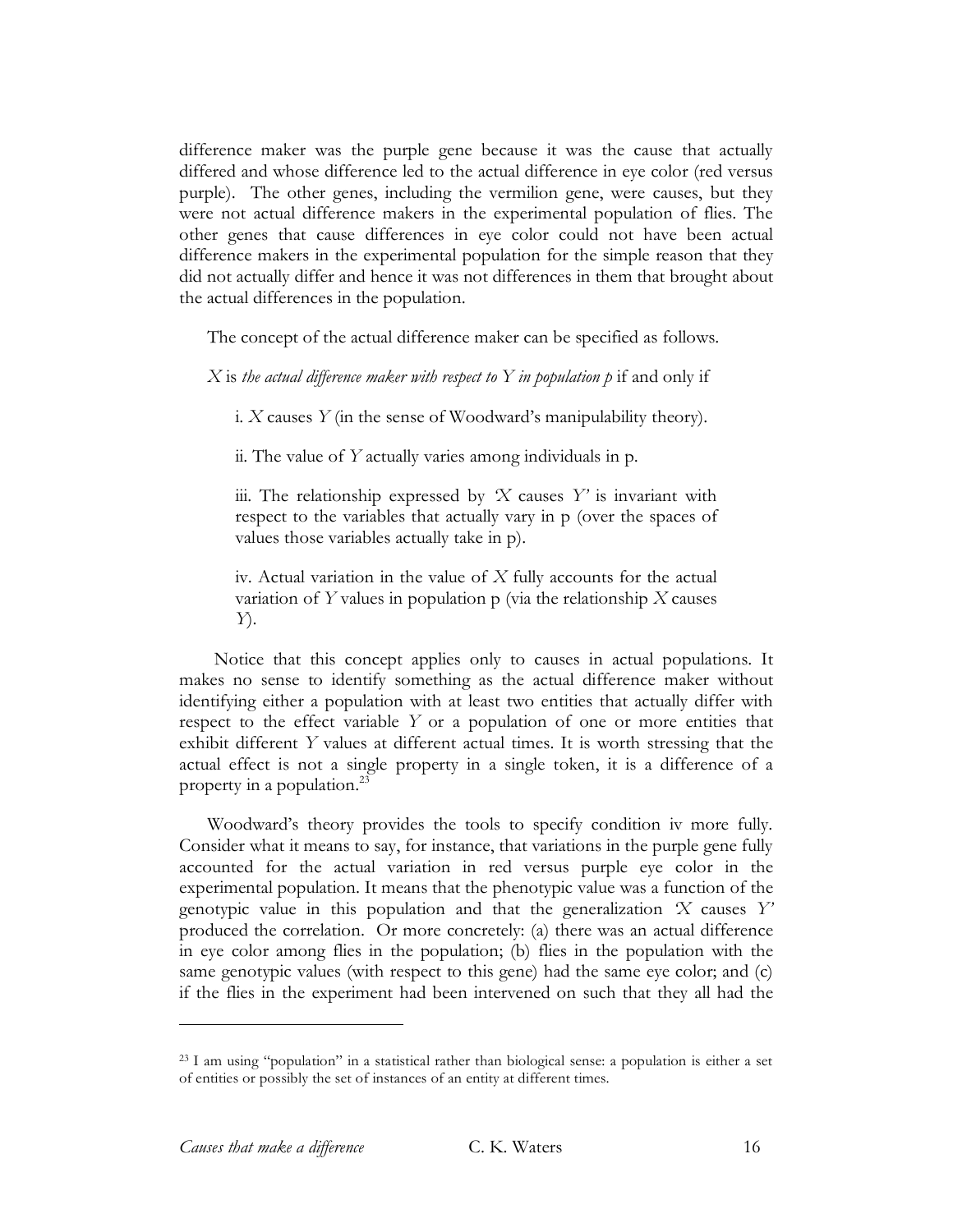same genotypic value (either  $+$  /  $+$ ,  $+$  */ pr* or *pr* / *pr*), then this difference in eye color would not have existed. Or more generally:

*Actual variation in the value of X fully accounts for the actual variation of Y values in population*  $p$  (via the generalization '*X* causes *Y*<sup> $>$ </sup>) if and only if conditions i – iii above hold and

(a) Individuals with the same *X* values in p have the same *Y* values.

(b) An intervention on *X* with respect to *Y* that changed the *X* value of all individuals in p to the *X* value that one and the same individual had sans intervention would change *Y* values in p such that they no longer differed.

(c) There is no variable *Z*, distinct from *X*, such that an intervention on *Z* with respect to *Y* that changed *Z* values in one or more individuals in p to the *Z* value that one of the individuals had sans intervention would change *Y* values in p*.*

# **6. Solving the puzzle about what it means for one cause among many to be the actual difference maker**

The concept of the actual difference maker clarifies the idea that there is an ontological difference between being a cause and being the cause that actually made a difference. Being a cause only entails that something is a potential difference maker, not the actual difference maker. To be a *potential difference maker*, that is, to be a causal variable, it suffices to satisfy the counterfactual patterns specified by the manipulability theory. It does not matter whether the causal variable actually varies in any actual population and whether this variation brings about actual differences. But to be the actual difference making cause of an actual difference in a population, the value of the variable must actually differ and this variation must bring about the actual differences among the entities in the population. This is how to make sense of the idea, invoked by Morgan, that it is one thing to be a cause and another thing to be the cause strictly speaking. Seeking the one cause among many that actually made the difference is no fool's errand. It entails picking out the actual difference maker among potential difference makers in an actual population. The philosophical puzzle with which we began is solved.

In fact, the puzzle with which we began does not seem to be much of a puzzle at all. Picking out the actual difference making causes among many causes simply involves picking out the causes that actually differ and whose differences account for the actual differences of interest. It turns out that what makes the conceptual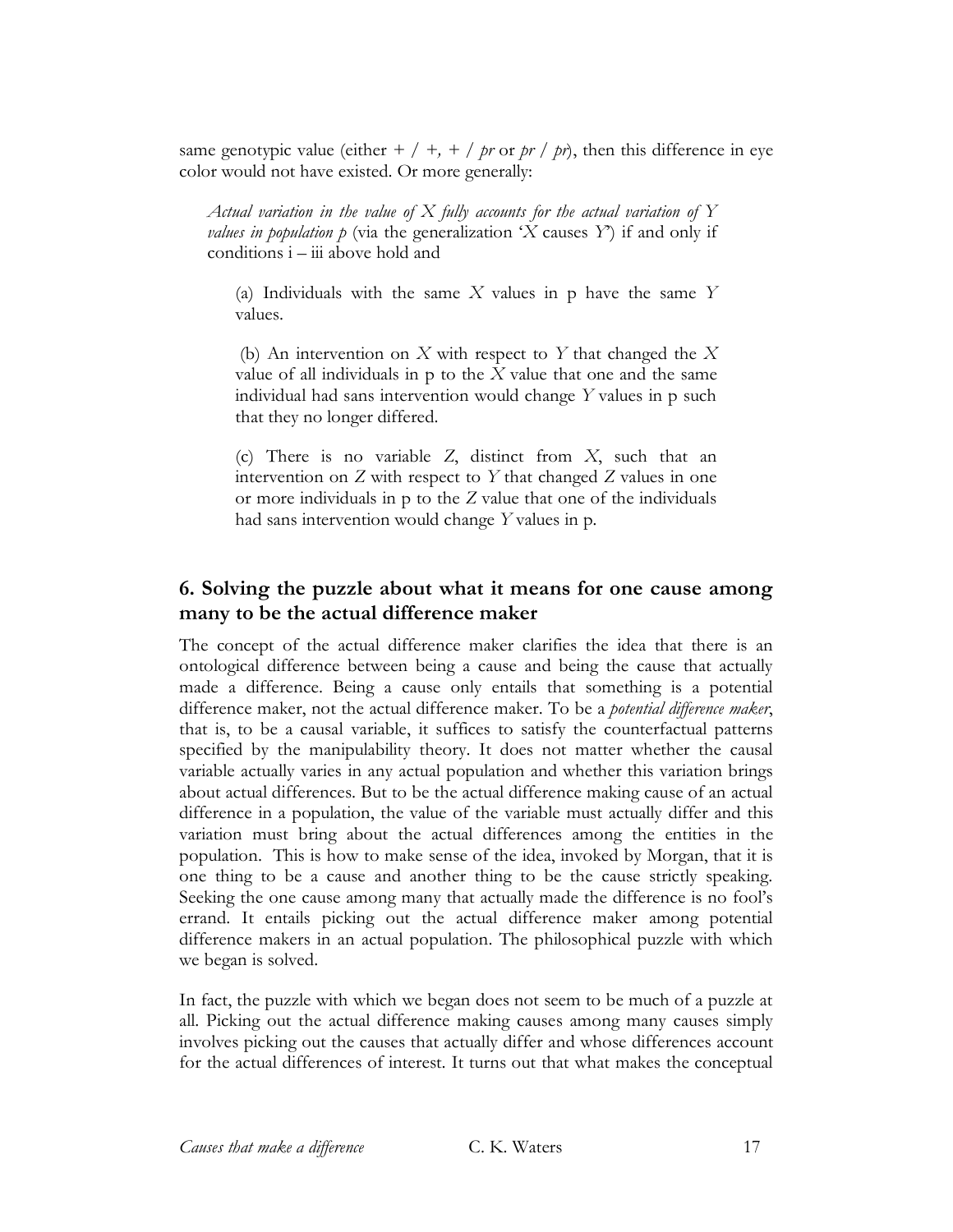situation puzzling is not so much a puzzling concept, but puzzling applications, such as the application with which I began, the lighting of the match. To apply the concept to this situation, to say that Mary's striking the match is the actual difference making cause whereas the presence of oxygen was merely a cause, requires identifying an actual difference in an actual population. If Mary took the match from a box, then the matches contained in the box were an actual population and the difference between having lit versus not having lit was an actual difference. With respect to this actual effect (that is, the actual difference in this actual population), it is obvious that Mary's striking the match was the actual difference making cause and that the presence of oxygen was merely a cause. The presence of oxygen was not the cause that made the actual difference in this actual population of matches because, after all, oxygen was present for all the matches.<sup>24</sup>

Before proceeding to the next section, which considers more complex causal situations, it is helpful to consider two possible objections, one concerning whether my resolution of the puzzle is ontological, and the other concerning my use of the terms 'actual' and 'potential'. Readers might question whether this account identifies an ontological feature. After all, the selection of a difference making cause depends on the prior identification of a population. Can populations be identified, or specified, independently of our interest? If not, then applying the distinction between potential and actual difference makers seems to depend on more than ontology. But this line of questioning conflates the identification of a cause with the specification of an effect. Of course, being interested in one effect rather than another depends on more than the ontology of causal processes. Our interests lead us to inquire about the causes of some things and not others. The question here is whether the cause(s) of an effect are fixed by ontology. This account of difference making takes an effect to be an actual difference in an actual population. My claim is that the subset of causes that are the actual difference makers of such an effect is fixed entirely by the ontology of causation in the actual population, not by a mix of ontology and interests as recent writers have maintained.<sup>25</sup> This is not to say that the selection of some causes among many is not based on interest or that it is based on a universal interest to pick out actual difference makers. But interests often are based on an interest to pick out actual difference makers in one or another actual population, and when they are, the issue reduces to ontology: the variety of epistemic factors detailed by Hart and Honoré are irrelevant and the features of real populations specified in this analysis determine which causes are the actual difference makers.

 $24$  This analysis might be extended to singleton cases as well. If there were no other matches, then one could consider the effect to be the difference in the population made up of instances of the match before, during, and immediately after it was struck.

<sup>25</sup> Even Jonathan Schaffer, who comes closest to offering an ontological account, appeals to pragmatic factors to resolve the selection problem. See J. Schaffer, "Contrastive Causation," *Philosophical Review 114* (2005), 297–328.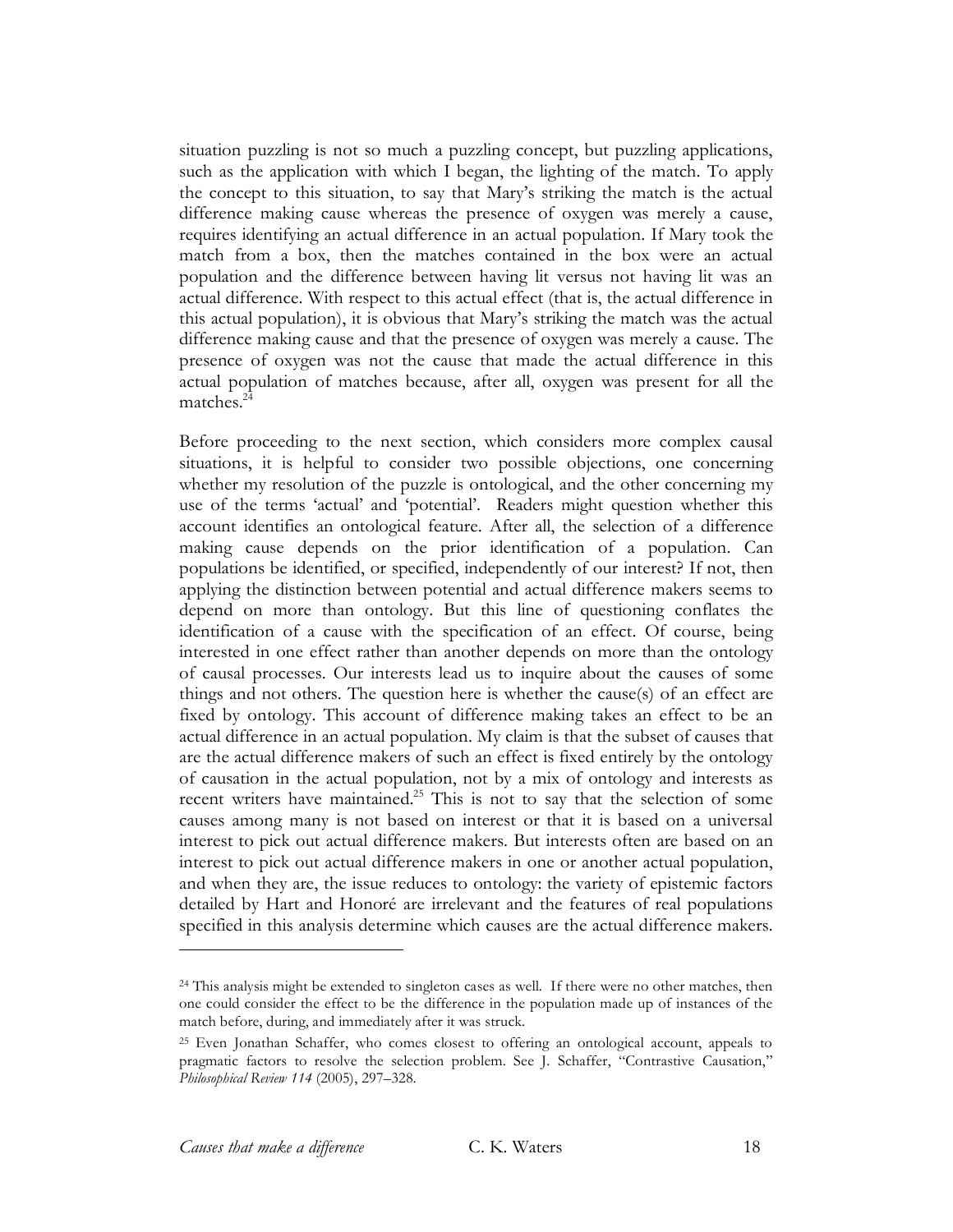The error of this possible objection is to infer from the fact that the selection of effect in an epistemic context involves pragmatics to the mistaken idea that what counts as the cause of that effect must also depend on pragmatics. My point is that once the effect is fully specified as an actual difference in a real population, the issue of which causes are the actual difference makers is an ontological one.

Readers might also object that my use of the terms 'actual' and 'potential' is misleading because all causes, even what I call potential difference making causes, are actual in the sense that the actual differences causally depend on them. It is easiest to clarify this point by using the terminology of variables. An actual effect, on my account, is the actual difference in values of an effect variable in an actual population. In the situations examined thus far, one causal variable plays a differentiating role in the sense that actual differences in its value explain the actual differences in values of the effect variable. Other causal variables do not play this role because they exhibit uniform values in the actual population. They are, however, potential difference makers because if, counter to fact, their values varied in the population then this variation could result in an increase in the differentiation of the values of the effect variable. In addition, however, a counter-to-fact variation in the values of a potential difference making variable might result in a reduction of the differentiation of the values of the effect variable (compared to the values of this variable in the actual population). Hence, the difference in values of the effect variable in the actual population depends not just on the different values taken by what I'm calling the actual difference making variable, but also on the uniform values taken by what I'm calling the potential difference making variables. So, one might say all causal variables are "actual" difference makers in the sense that the actual differences depend on all their values. Nevertheless, the fact that the values of some causal variables actually differ and the values of other variables do not is a feature of the causal structure of an actual population. I am choosing to reserve 'actual' to designate the causal variables whose values actually differ and 'potential' to designate the causal variables whose values do not actually differ. This terminology comes very naturally in the contexts of causal reasoning in the special sciences, which will become evident when we turn our attention to the complex biological processes such as development.

In summary, the key to solving the conceptual puzzle, the key to understanding what it means to select an actual difference making cause from a plethora of mere causes, is to see that the selection involves picking out the causal property, differences in which produce an actual difference in a population.

#### **7. The concept of an actual difference maker**

In many biological situations, there is not just one actual difference maker, there are many. That is, actual variations in two or more variables in an actual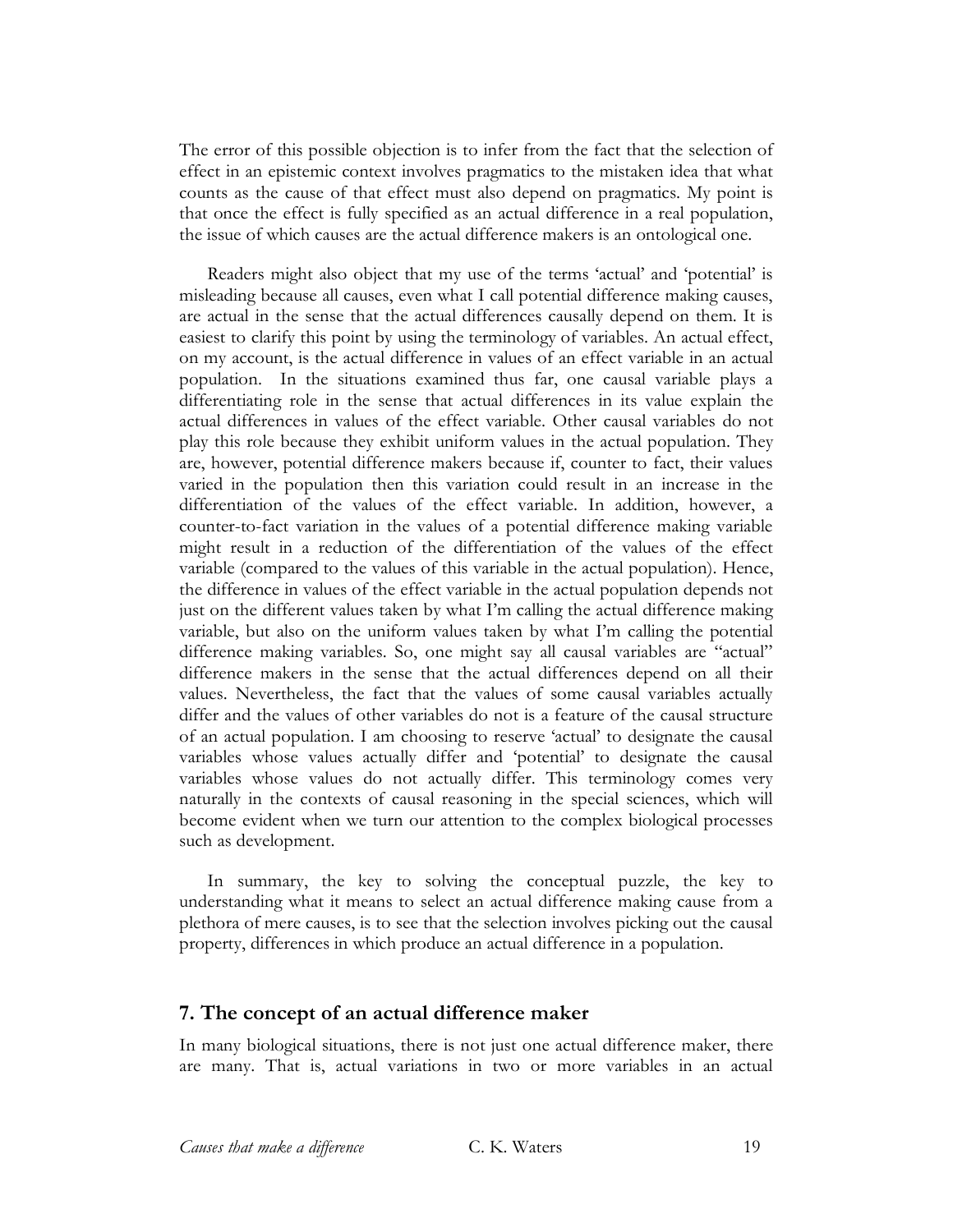population account for actual differences in an effect variable. In such situations, the operative concept is *an* actual difference maker, not *the* actual difference maker.

*X* is *an actual difference maker with respect to Y in population p* if and only if

i. *X* causes *Y.*

ii. The value of *Y* actually varies among individuals in p.

iii. The relationship *X* causes *Y* is invariant over at least parts of the space(s) of values that other variables actually take in p. (In other words, it is invariant with respect to a portion of the combinations of values the variables actually take in p.)

iv. Actual variation in the value of *X* partially accounts for the actual variation of *Y* values in population p (via the relationship *X* causes *Y*).

As in the case of the actual difference maker concept, the fourth condition in this construction can be specified by using Woodward's concept of intervention.

*X partially accounts for the actual variation of Y values in population p* (via the relationship X causes Y) if and only if conditions  $i - iii$  above are satisfied and

An intervention on *X* with respect to *Y* that changed the *X* values in one or more individuals in p to the *X* value that one of the individuals had sans intervention would change *Y* values in p.

The statistical relationship between *X* and *Y* values in the case of *an* actual difference maker is far messier than in the case of *the* actual difference maker. In the latter case, the value of *Y* is a function of *X*. But in the case of *an* actual difference maker, the individuals in the population with the same *X* value might have different *Y* values.

The causal relationship underlying an actual difference maker claim is also more complicated. In the case of the actual difference maker, eliminating the variation in *X* values (by intervening on *X* with respect to *Y* in p) would eliminate the variation in *Y* values. In the case of an actual difference maker, eliminating the variation in *X* values (by intervening on *X* with respect to *Y* in p) does not necessarily eliminate the variation in *Y* values. It only changes the variation in *Y* values. In fact, eliminating the variation in the value of *an* actual difference maker might actually increase, rather than decrease, variation in the value of *Y* in p. So, it would be more accurate to use the term "an actual difference maker" with "an actual difference changer" and to specify that an actual different changer might be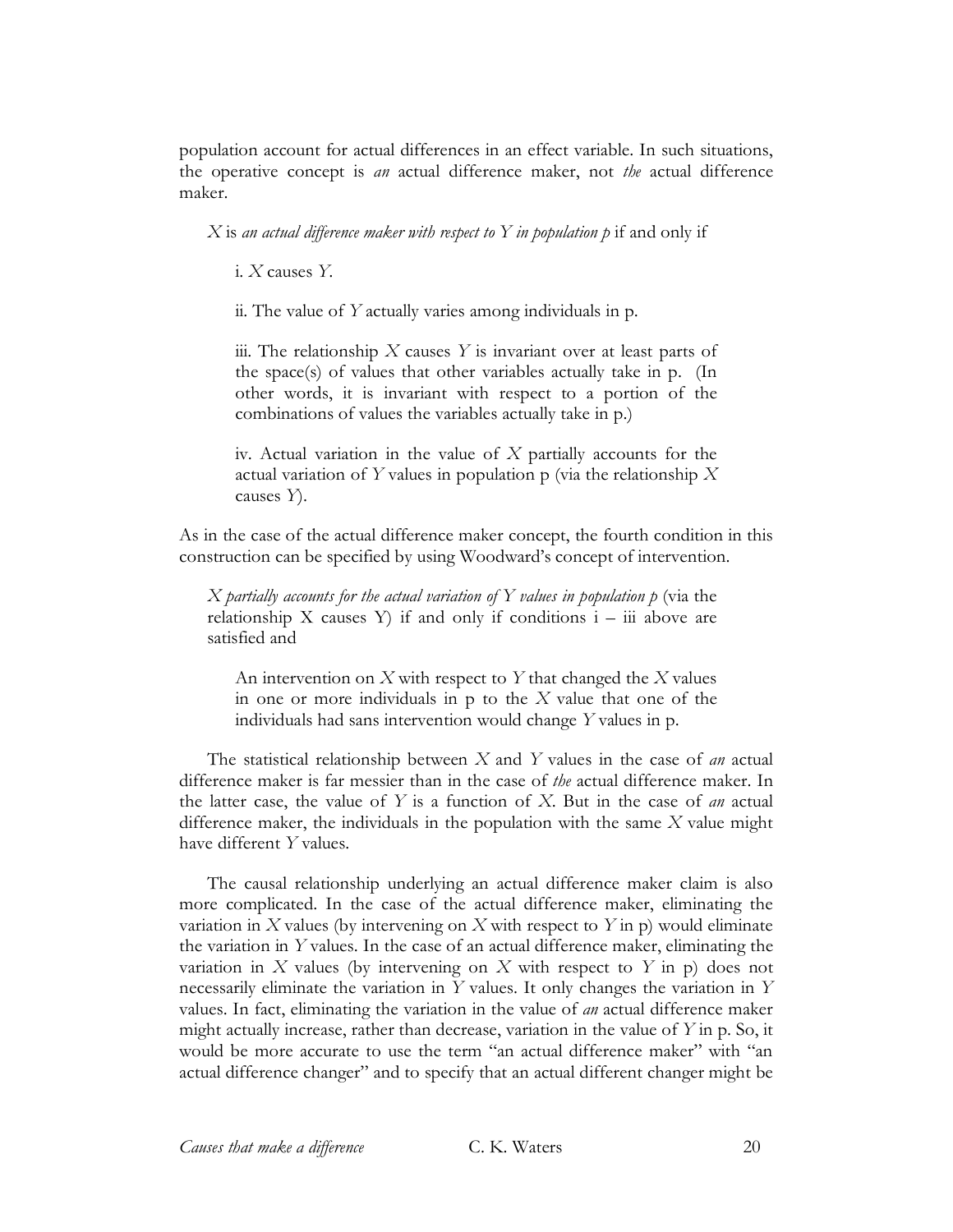"an actual difference increaser" or "an actual difference reducer" in the population. This fine conceptual point has important implications in real science, for example, in quantitative genetics.

Quantitative genetics involves a number of subtleties of actual difference making. While analyzing these subtleties is a topic for another paper, some intuitively plausible connections between actual difference making relationships in different populations can be specified quickly. Suppose there are three populations,  $p_1$ ,  $p_2$ , and  $p_3$ , that  $p_1$  and  $p_2$  are mutually exclusive, and that  $p_1$  is a proper subset of  $p_3$ . If *X* is the actual difference maker with respect to *Y* in  $p_1$ , it is not necessarily the actual difference maker with respect to  $Y$  in  $p_2$ . In fact, it is not necessarily an actual difference maker with respect to  $Y$  in  $p<sub>2</sub>$ . But if  $X$  is the actual difference maker in population  $p_1$ , then *X* is at least an actual difference maker in  $p_3$ . Furthermore, if *X* is an actual difference maker in  $p_1$ , then it is not necessarily an actual difference maker in  $p_2$ , but it is necessarily an actual difference maker in  $p_3$ .

# **8. Does the existence of multiple causes indicate that there is no ontological basis for centering attention on genes and DNA?**

My solution to the conceptual puzzle about the difference between what it means to be a cause and what it means to make an actual difference reveals the fallacy of causal parity arguments. The fact that there are many causes does imply that there is ontological parity among them. DNA is one cause among many, but in some contexts it might be the actual difference maker while other causes are only potential difference makers. My aim in this section is to identify situations in which DNA is an ontologically distinctive cause, and to clarify the nature of its causal distinctiveness in these situations. It turns out that understanding why DNA is a distinctive cause requires invoking a concept of causal specificity as well as concepts of actual difference making.

As readers will see, the situation I identify is a small part of the developmental process and hence my analysis does not provide the basis for making sweeping claims against all theses of causal parity. But by challenging the basic logic of causal parity arguments, and by showing that parity breaks down in certain contexts, my account reveals important clues for understanding why so much research attention in developmental biology is centered on DNA.<sup>26</sup>

<sup>26</sup> Other aspects relevant to a fuller account of this issue are in C. Kenneth Waters, "What Was Classical Genetics", *Studies in History and Philosophy of Science, section A 35* (2004)*:* 783–809, Waters, "A Pluralist Interpretation of Gene-centered Biology" in Stephen Kellert, Helen Longino, and C. Kenneth Waters, eds., *Scientific Pluralism, volume XIX of the Minnesota Studies in the Philosophy of Science* (Minneapolis: University of Minnesota Press, (2006), 190–214, and Waters "Beyond Theoretical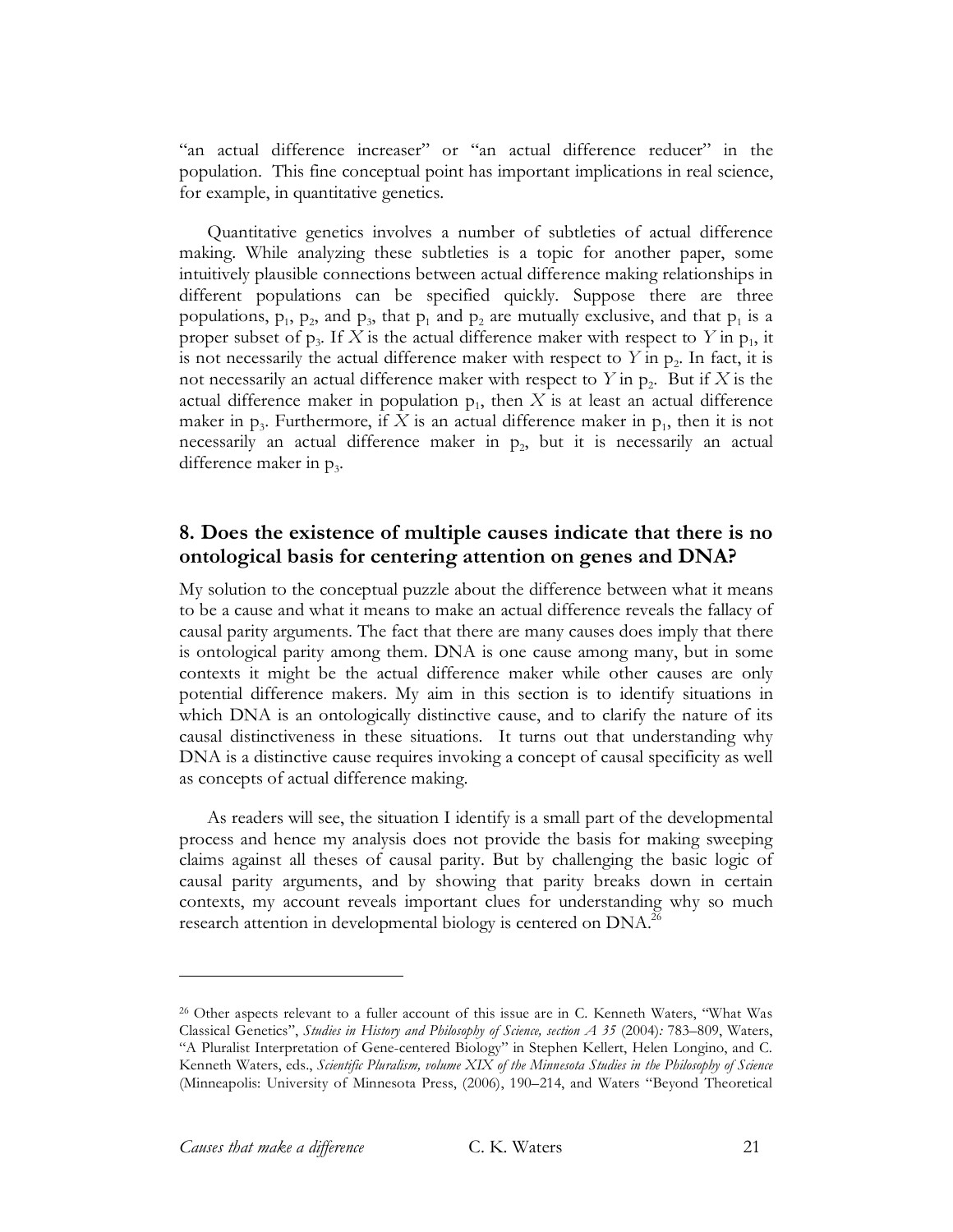Recall that the first step for identifying the (or an) actual difference maker is identifying an actual difference in an actual population. An important actual difference in cells is the difference in the nucleotide sequences of RNA molecules synthesized in a cell. This is not the only important actual difference in a cell, but it is an important difference. Consider a relatively simple example, the population of RNA molecules synthesized in a bacterium. Synthesis of any RNA molecule in a bacterium depends on the presence of an activated gene (a segment of nucleotides in a DNA molecule), RNA polymerase, and several additional accessory proteins. All of these molecules are causes, so they are all potential difference makers. Intervening on any of the activated DNA segments could alter the sequence of nucleotides in the resulting RNA molecules, and intervening on any of the others (for example, RNA polymerase) could stop RNA synthesis altogether. They are all potential difference makers.

But only the activated DNA segments (the genes) are actual difference makers of RNA sequences in a bacterium. Let *G* be the variable representing the nucleotide sequences in the activated genes, *P* be the variable representing the structure of RNA polymerase molecules,  $P_1 - P_n$  designate variables representing structures for each of the accessory proteins, and *R* designate the variable representing the nucleotide sequences in the RNA molecules. Each of the variables  $G, P, P_1, \ldots, P_n$  represent causes of R, so each satisfies the first condition for being the actual difference maker. But among these potential difference makers, only *G* takes on different values. Hence, only *G* satisfies the second condition for being the actual difference maker. Since the other variables do not take on different values, the causal relationship between *G* and *R* is invariant with respect to the differences in the bacterial cell. So the third condition for being the actual difference maker is satisfied. Furthermore, actual variation in the value of *G* completely accounts for actual variation in *R* values in the sense spelled out in the fourth condition of the actual difference maker concept. That is, individual RNA molecules synthesized from the same gene have the same *R* values and if the activated genes in the cell had been intervened on so that each had the same *G* value (the same nucleotide sequence), then the synthesized RNA molecules would have had the same *R* value as well (the same nucleotide sequence). With respect to the differences in the linear sequences of the population of RNA molecules in a bacterial cell, current evidence indicates that DNA is the actual difference making cause.

RNA synthesis in eukaryotic cells is more complicated. It involves three different kinds of RNA polymerase molecules and many dozens of accessory proteins. The different kinds of polymerase molecules are involved with the

Reductionism and Layer-cake Antireductionism: How DNA Retooled Genetics and Transformed Biological Practice", forthcoming in Michael Ruse and David Hull (eds.) *Oxford Handbook to the Philosophy of Biology.*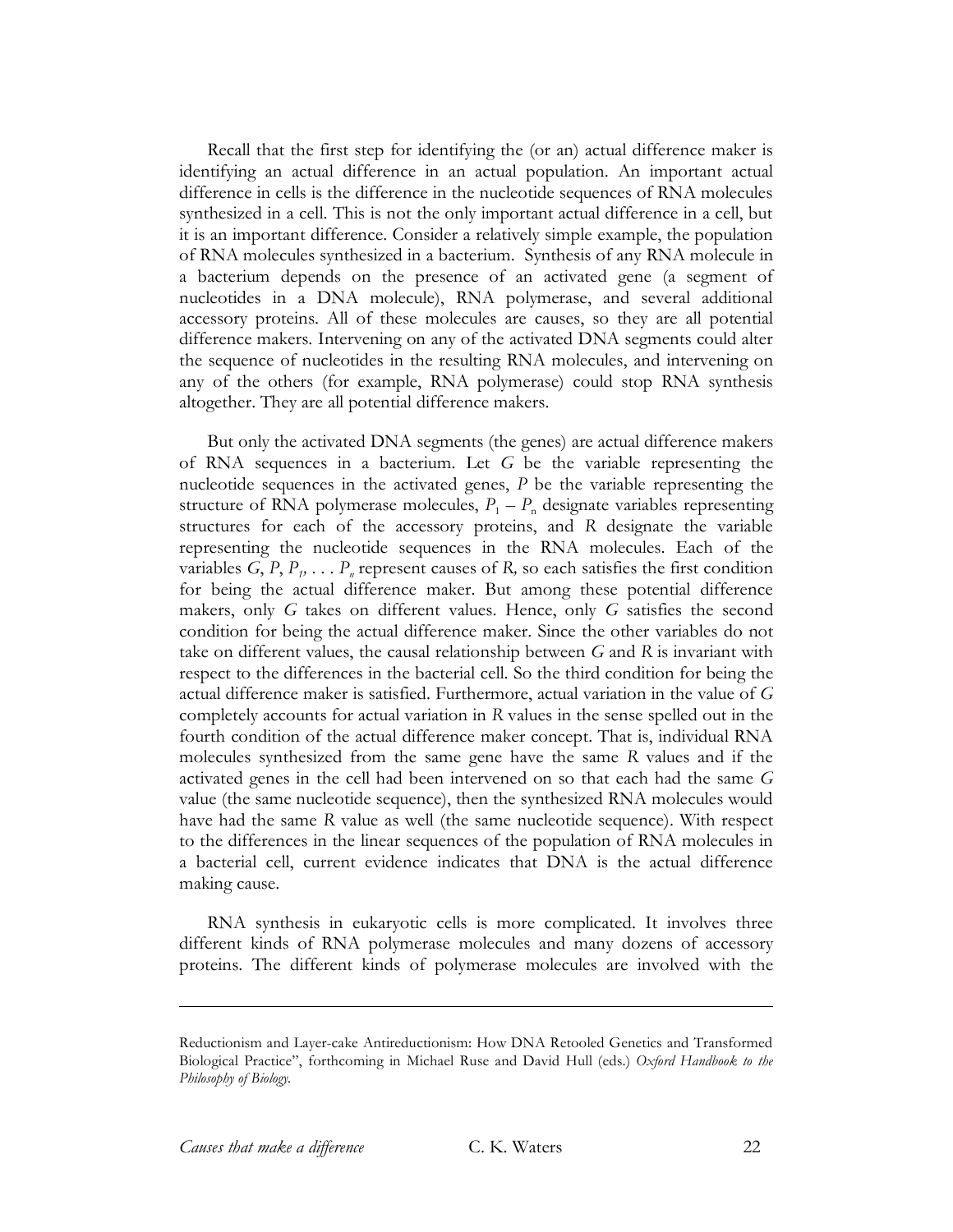synthesis of different classes of RNA molecules (for example, RNA polymerase I catalyzes the synthesis of rRNA and RNA polymerase II catalyzes the synthesis of mRNA). Presumably, different accessory molecules are also associated with the synthesis of different RNA molecules. In this situation, DNA is not the only actual difference maker because it is not the only cause that actually differs among the synthesis events in a cell. For example, consider the difference in linear structures of the population of mRNA and rRNA molecules in a eukaryotic cell. The genes involved in the syntheses differ, but so do the RNA polymerases. Intervening on polymerase II could stop synthesis of mRNA altogether, and this would affect the structures of the resulting RNA molecules. Intervening on polymerase I could have a parallel effect, as could intervening on accessory molecules. Hence, DNA is *an* actual difference maker, not *the* actual difference maker. RNA polymerase and accessory proteins could also be actual difference makers. Nevertheless, many other background constituents necessary for the synthesis to occur (for example, water) do not differ. So the logic of the parity argument does not hold. But this does not fully resolve the issue about parity because the different actual difference making causes, say genes versus polymerases, do not seem to be on an ontological par.

Further resolution of the alleged parity requires an additional causal concept, one of causal specificity. The concept I have in mind is similar to Lewis' concept of causal influence, and can be sketched by example. <sup>27</sup> DNA is a *specific difference maker* in the sense that different changes in the sequence of nucleotides in DNA would change the linear sequence in RNA molecules in many different and very specific ways. RNA polymerase does not have this specificity. Intervening on RNA polymerase might slow down or stop synthesis of a broad class of RNA molecules, but it is not the case that many different kinds of interventions on RNA polymerase would change the linear sequence in RNA molecules in many different and very specific ways. This shows that DNA is a causally specific potential difference maker. The fact that many such differences in DNA do actually exist and these differences actually explain the specific differences among RNA molecules indicates that DNA is the causally specific actual difference maker with respect to the population of RNA molecules first synthesized in eukaryotic cells.

As readers familiar with contemporary molecular biology know, RNA production in eukaryotes is often complicated by processes that change RNA molecules after they are synthesized. If we consider the wider population of RNA molecules in a eukaryotic cell (not the subset of those first synthesized), then we need to consider processes such as RNA splicing. RNA splicing changes the

<sup>27</sup> David Lewis, "Causation as Influence", *Journal of Philosophy*, XCVII (97), no. 4, (April 2000): 182–97. Conversations with Chris Hitchcock and Jim Woodward helped me to develop this idea. Woodward points out that my ideas about causal specificity had a lot in common with Lewis's ideas about causal influence.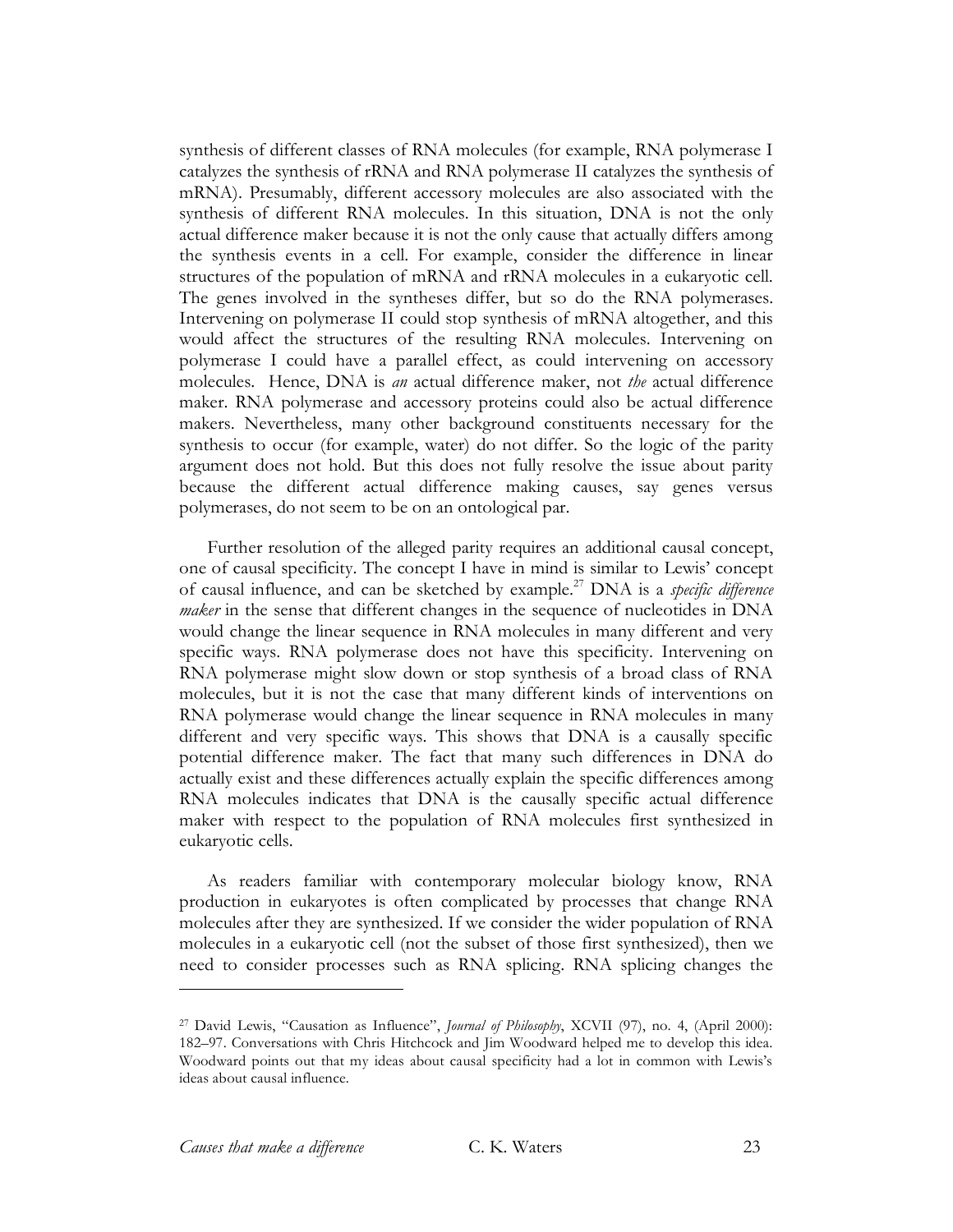linear sequence of an RNA molecule by removing certain internal segments in the RNA molecule and 'splicing' the remaining pieces together. RNA splicing is causally specific. Often, one and the same RNA molecule is spliced in different ways by different splicing agents. In these situations, the splicing agents are causally specific actual difference makers. They actually differ and the actual differences lead to specific changes in the nucleotide sequence of the mature DNA molecule. In the production of these molecules, DNA is not the only causally specific actual difference maker.<sup>28</sup> We might say that the structure of these mature RNA molecules are determined by DNA (that is, the activated gene) and the splicing agent. In the case of RNA synthesis in eukaryotes the problem of causal parity is resolved, not by showing that DNA is the only causally specific actual difference maker, but by showing that it is one of a several.<sup>29</sup>

Explanations in molecular biology do not rest on the premise that genes are the only causally specific actual difference makers with respect to the linear sequence of nucleotides in primary RNA, processed RNA, and polypeptides, but they do deny the idea that all causal factors involved in the production of RNA and polypeptide molecules are on a causal par. Such a parity thesis is false. If true, it would indicate that emphasizing DNA and splicing agents in explanations of mRNA synthesis has no ontological basis. But current evidence indicates otherwise. The initial synthesis of RNA in prokaryotes and eukaryotes involves many causes including polymerases and accessory proteins, but only DNA is the causally specific actual difference maker. Apparently that is the end of the story for prokaryotes. In eukaryotes, some very important RNA molecules (and perhaps many) are differentially processed, so splicing agents are also causally specific actual difference makers. The linear sequence of nucleotides in mRNA are determined by the linear sequence of nucleotides in DNA, and in cases of differential splicing also by other molecules such as alternative splicing agents.<sup>30</sup>

# **9. What kind of causal generality matters in biology?**

Biologists seek a special kind of generality in causal statements. Whereas physical scientists often try to establish generalizations that express causal relationships that hold over conditions that have not and will not be actualized (to their knowledge), biologists typically care only about whether a relationship holds

<sup>&</sup>lt;sup>28</sup> But as Marcel Weber has pointed out to me, DNA has a greater degree of causal specificity than the other actual difference makers.

<sup>&</sup>lt;sup>29</sup> I have limited discussion here to one of the apparently several kinds of causally specific actual difference makers involved with the synthesis of RNA in eukaryotes. Discussing more examples would simply belabor my philosophical point that not all causes are on a par because some are causally specific actual difference makers (for example, genes and splicing agents) and others are not (for example, RNA polymerases I and III).

<sup>30</sup> See previous footnote.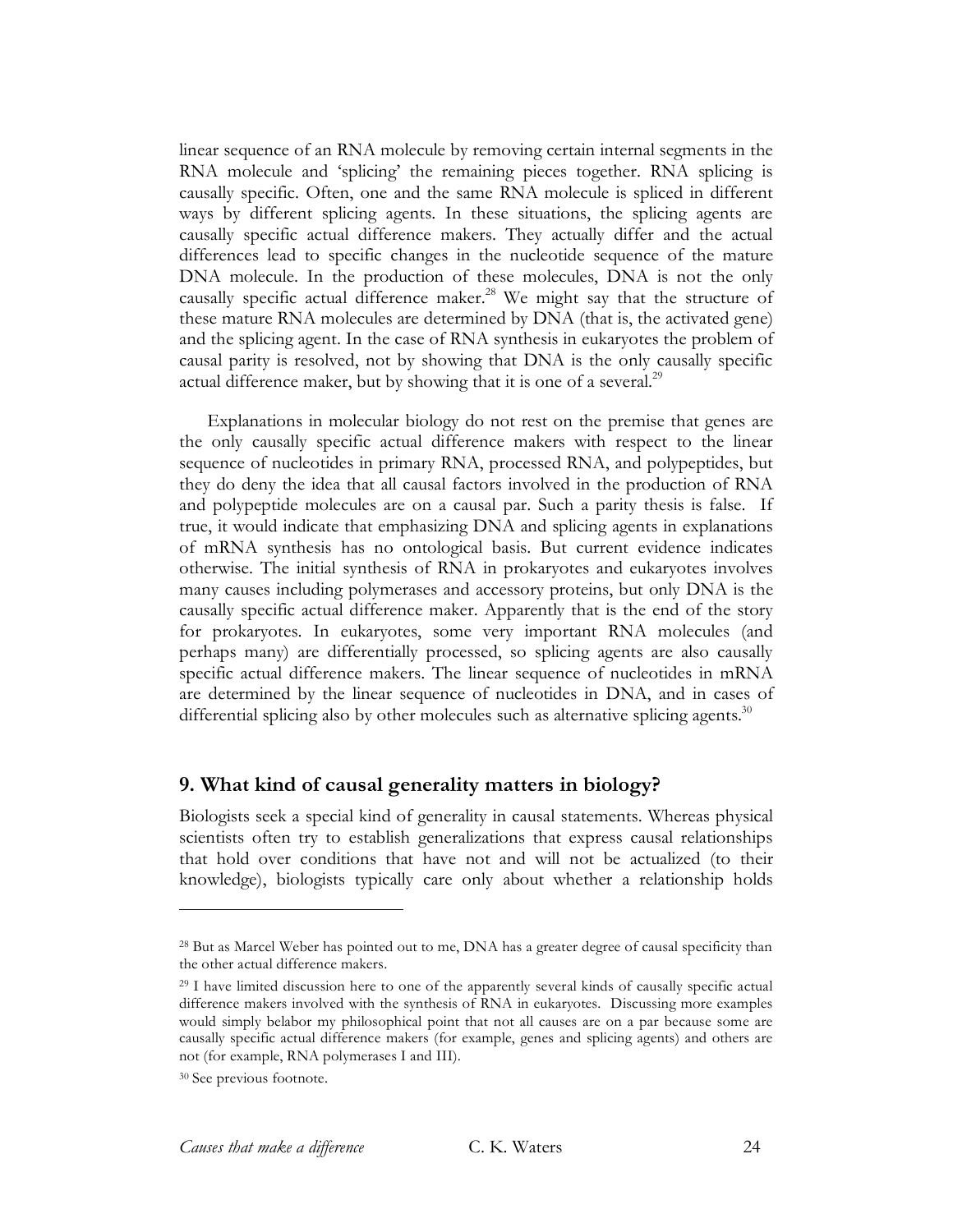under conditions actualized in organisms and their environments (or in the laboratory).<sup>31</sup> Biologists do not care whether causal generalizations linking sequences in mRNA to sequences in polypeptides in the causal processes of polypeptide synthesis would still hold if the cellular conditions were quite different than cellular conditions actually are. For instance, if the form of tRNA molecules were different, then an mRNA molecule that now causes a particular amino acid sequence would cause a very different amino acid sequence. The fact that different tRNA could render the current causal generalizations about polypeptide synthesis false does not matter to biologists unless different tRNA has actually existed or is likely to actually exist in the future. We are now in a position to clarify the kind of causal generality that matters in biology.

The difference can be articulated in terms of invariance space. Recall that a causal relationship is not necessarily maximally invariant; it can hold under some combinations of variable values and not under others. I introduced the term *invariance space* to refer to the set of value combinations under which a causal relationship holds. The observation mentioned above can be expressed this way: physical scientists often aim to identify causal relationships whose invariance space includes combinations of variable values that are not, as far as humans know, ever actualized. The fact that a portion of invariance space is never occupied does not seem to render the question of whether the relationship holds in that portion of invariance space less interesting or important in fundamental physics. But in the case of biology, the fact that a combination of variable values is never actualized does render the question of whether a relationship holds under that set of variable values less interesting and perhaps even altogether irrelevant. Consider the variable of tRNA forms. If the values of this variable were different than they actually are, that is, if actual tRNA molecules had different forms than they actually have, then the causal generalizations associating sequences in RNA and sequences in polypeptides could be strikingly different. And biologists are intensely interested in whether the values of this variable actually differ in certain mitochondria and chloroplast organelles. But if the values do not actually differ, then it does not much matter to biologists whether the invariance space of their generalizations include the non-actualized values.

The reason biologists do not care whether the invariance space of a causal relationship includes combinations of variable values that are not actualized is because they are much more interested in the actual than the possible. Biologists are more interested in explaining actual differences than possible differences, and explaining actual changes over developmental and evolutionary time than possible differences. This is why they are more interested in identifying actual difference

<sup>&</sup>lt;sup>31</sup> This claim needs to be qualified. Biologists interests in manipulating causal processes in organisms sometimes motivates them to seek causal generalizations that hold under conditions that could be artificially brought about in organisms and their environments. See final paragraph in this section.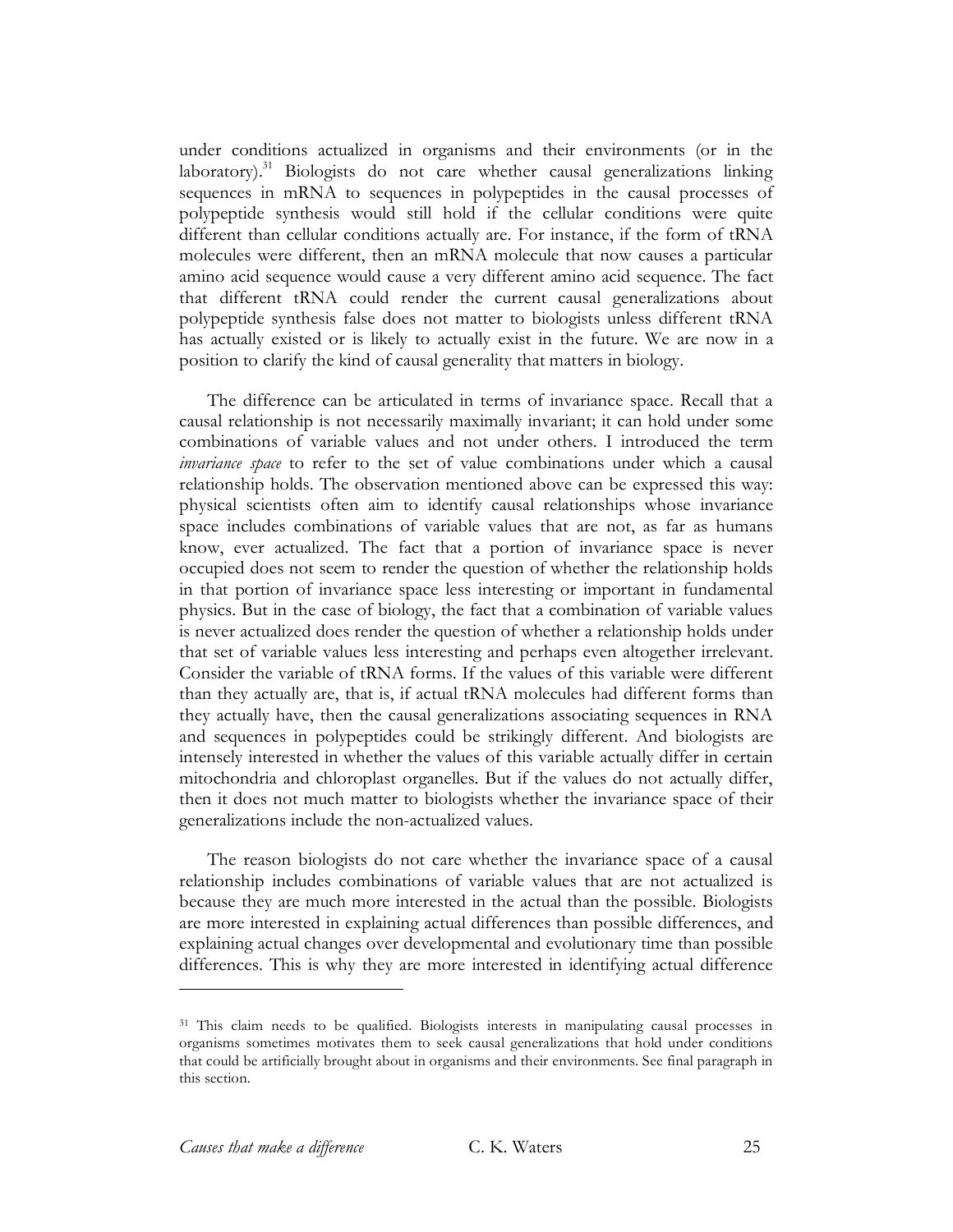makers than potential difference makers.<sup>32</sup> This also explains why they are satisfied with highly sensitive causal generalizations about actual difference makers. Whether a property is an actual difference maker depends on whether it makes the difference under the conditions that actually obtain in the actual biological world. Whether it would make that difference if the conditions were different is irrelevant to understanding the difference the property makes in the actual world. Hence, seeking causal generalizations that are invariant over combinations of variable values that have not existed will not, directly at least, further the project of identifying the causal relationships relevant to explaining the actual differences in nature or the actual changes in complex biological processes such as ontological development.

The last claim is qualified ("directly at least") because biologists' interests include manipulating biological entities. This interest stems not just from the motivation to improve conditions for humans (for example, to cure diseases, to increase agricultural yields, to enhance the aesthetic value of plants and animals), but also from the motivation to investigate processes and mechanisms in living systems. A chief strategy of investigation in biology is to manipulate basic biological processes and mechanisms to learn how they work. <sup>33</sup> Hence, it is relevant whether causal generalizations will hold under conditions that could be made actual even if they are not currently actual. With this important qualification in mind, we can say that with respect to the goal of explaining the processes of life such as physiological functioning, ontological development, and evolutionary change, it is irrelevant whether the specified causal relationships extend to invariance spaces that include non-actualized combinations of variable values. This explains why biologists' interest in the actual leads them to be perfectly satisfied with causal generalizations that are highly sensitive even if physical scientists are not.

#### **10. Conclusion**

 $\overline{a}$ 

The philosophical literature on causation includes attempts to bring one or another theory of causation into accord with intuitions about what was "the cause" of an event. The literature seems to take it for granted that our intuitions

<sup>32</sup> I thank Michael Strevens for emphasizing the idea that biologists are interested in actual difference making because they are interested in the actual, and not the other way around.

<sup>33</sup> See C. Kenneth Waters, "What Was Classical Genetics", *Studies in History and Philosophy of Science, section A 35* (2004)*:* 783–809, Waters, "A Pluralist Interpretation of Gene-centered Biology" in Stephen Kellert, Helen Longino, and Waters, eds., *Scientific Pluralism, volume XIX of the Minnesota Studies in the Philosophy of Science* (Minneapolis: University of Minnesota Press, 2006), and Waters, "Beyond Theoretical Reductionism and Layer-cake Antireductionism: How DNA Retooled Genetics and Transformed Biological Practice" forthcoming in Michael Ruse and David Hull (eds.) *Oxford Handbook to the Philosophy of Biology*, Oxford: Oxford University Press.